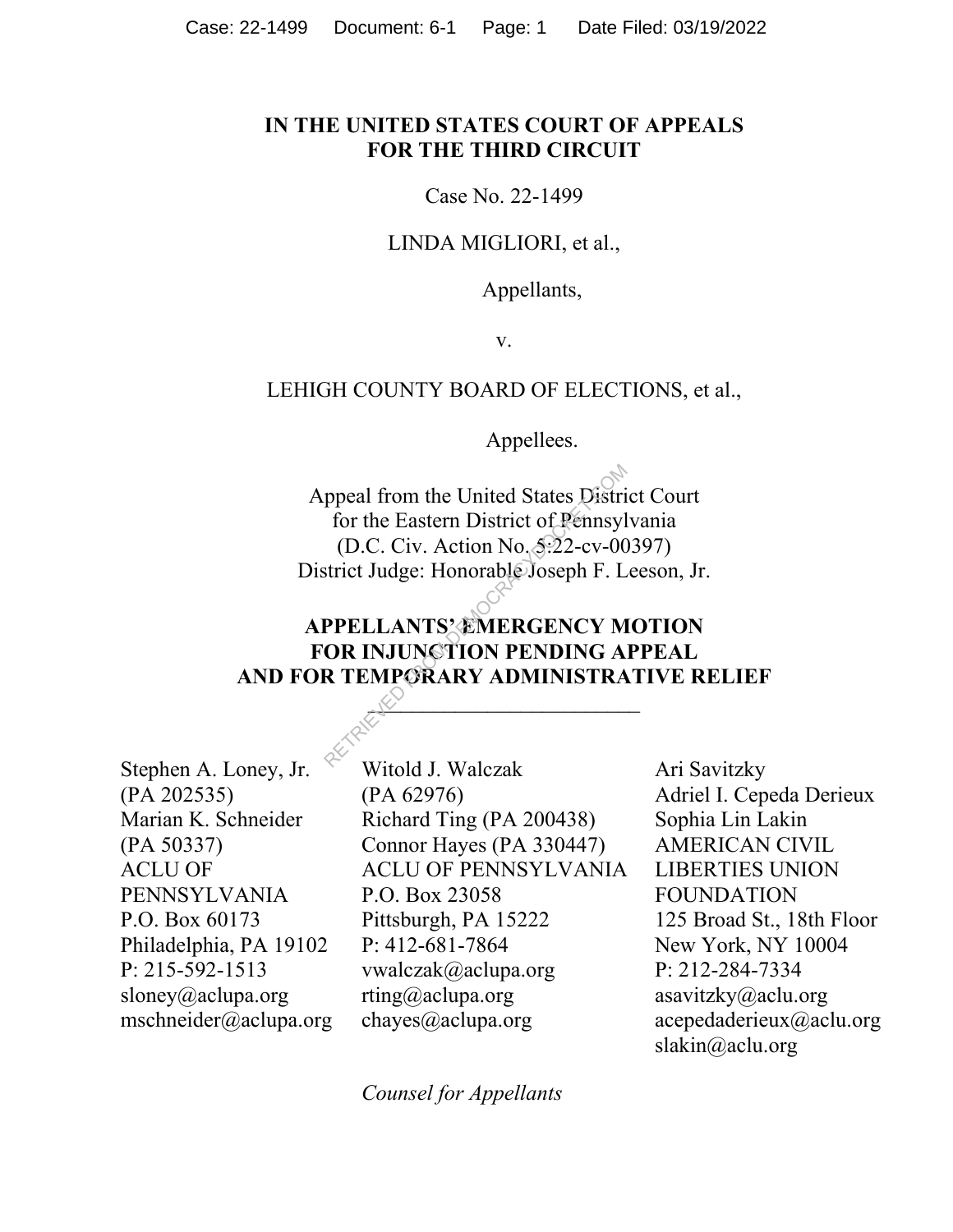RETRIEVED FROM DEMOCRACYDOCKET.COM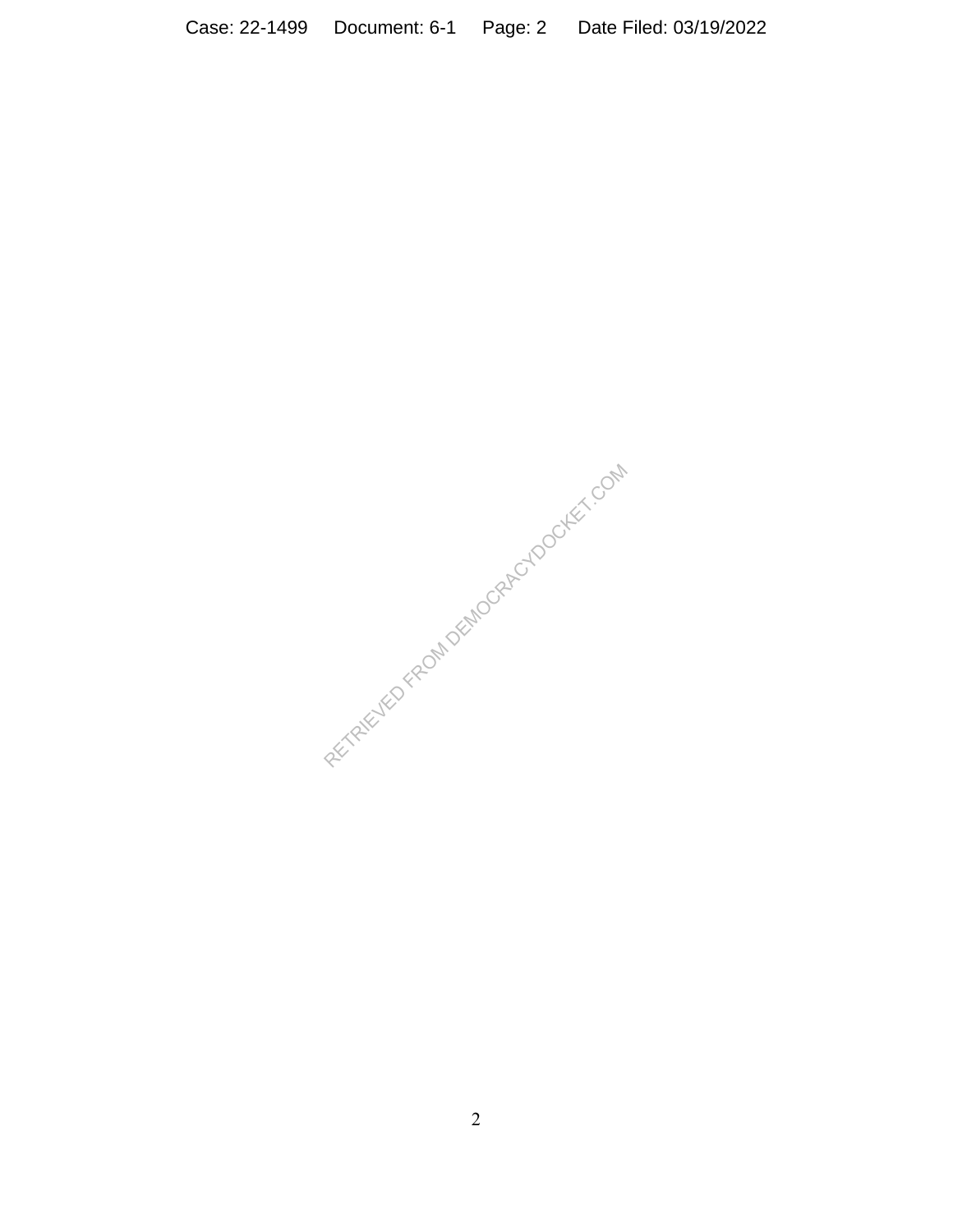#### **INTRODUCTION**

Appellants Plaintiff Voters<sup>1</sup> are Lehigh County voters who face imminent disenfranchisement solely because they did not handwrite a meaningless date next to their signatures on the envelopes containing their mail ballots. An injunction to preserve the status quo pending appeal is necessary to prevent the certification of the Lehigh County local judicial election at issue in this case, which is slated to go forward on Monday afternoon. Accordingly, Plaintiff Voters respectfully request that the Court grant emergency relief pursuant to Fed. R. App. P. 8 and 3d Cir. L.A.R. 8.1 and 27.7 enjoining certification of that election pending appellate review of the March 16 Opinion and Order issued by the U.S. District Court for the Eastern District of Pennsylvania (Leeson, J.). Appx. 001 and 003.<sup>2</sup> rgency relief pursuant to Fed. R. A<br>
bining certification of that election p<br>
Opinion and Order issued by the U<br>
sylvania (Leeson, J.). Appx. 001 and<br>
t's nover holding that Plaintiff Vote<br>
rerable federal civil rights sta

The District Court's novel holding that Plaintiff Voters lack a private right of action to enforce a venerable federal civil rights statute was wrong and Plaintiff Voters are likely to succeed in this appeal. An injunction pending appeal is accordingly warranted—and in the meantime, this Court should order any

 <sup>1</sup> Plaintiff Voters Migliori, Richards and Rivas are named in the March 18, 2022 Notice of Appeal. Plaintiff Voters plan to amend the notice to include the other Plaintiffs below, Fox and Ringer.

<sup>&</sup>lt;sup>2</sup> Citations to "Appx.  $\blacksquare$ " refer to relevant pages in the accompanying Appendix to Appellants' Emergency Motion for an Injunction Pending Appeal.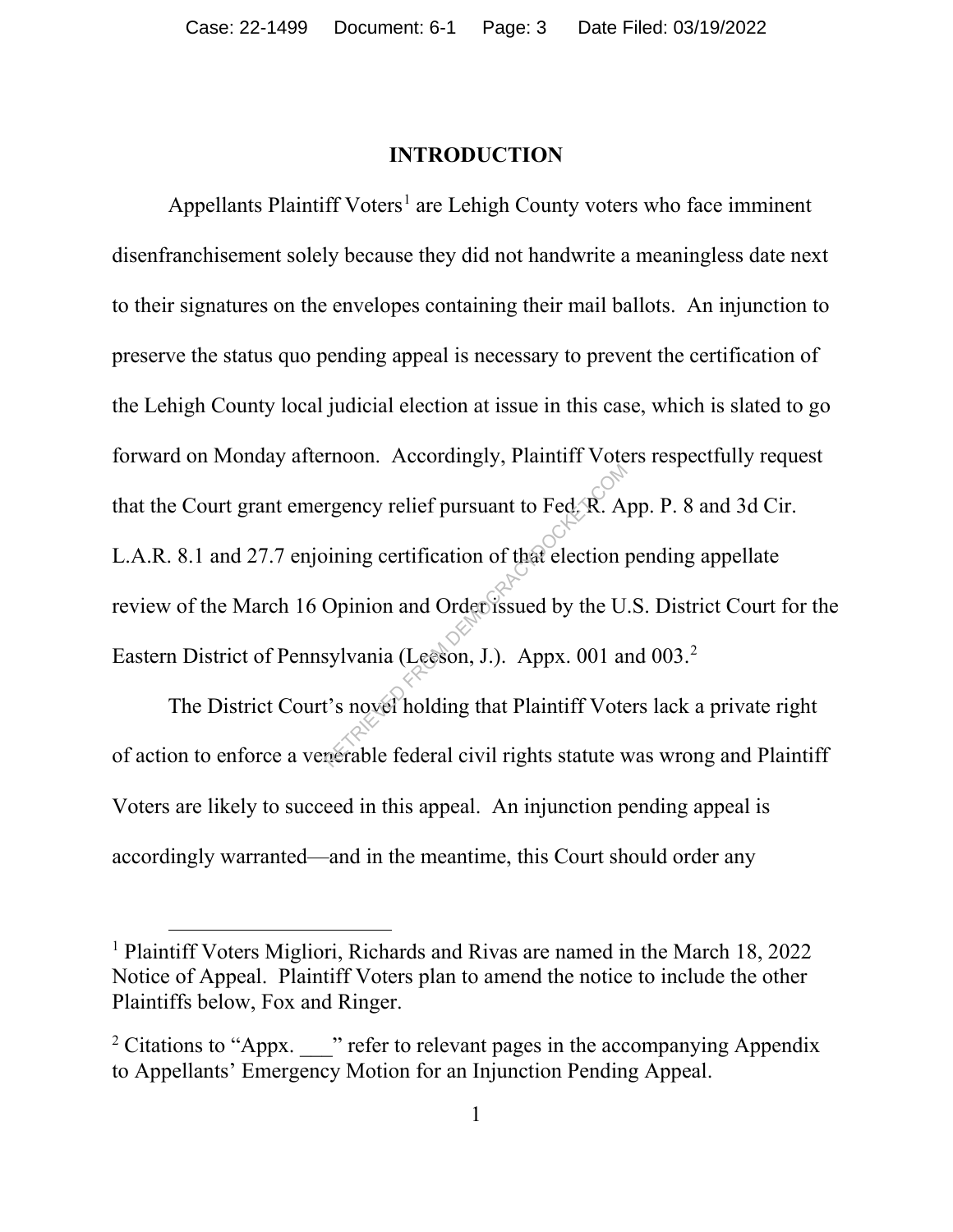temporary administrative relief necessary to preserve the status quo while it considers this Motion.

Plaintiff Voters are likely to succeed on appeal in demonstrating that the Materiality Provision of the Civil Rights Act, 52 U.S.C. § 10101(a)(2)(B), may be enforced by private parties—a conclusion that flows from the statutory text and structure, legislative history, and case law. And Plaintiff Voters, duly registered voters whose mail ballots were timely received by the County, are also likely to succeed in showing that the requirement that mail-ballot voters write the date on the envelope containing their ballots is not material to determining whether they are qualified to vote. Indeed, that is the position of the Pennsylvania entities charged with administering elections—namely, the Secretary of State and the Attorney General's office. It was also the initial position of Defendant-Appellee the Lehigh County Board of Elections ("the Board"), which voted unanimously to count Plaintiff Voters' mail ballots and initially fought for that position in litigation only to be overturned on state-law grounds by a state court. At the very least, Plaintiff Voters have shown there are serious merits arguments in their favor sufficient to support emergency relief pending appeal. the requirement that mail-balfot vo<br>their ballots is not material to deter<br>deed, that is the position of the Pen<br>ing elections—namely, the Secreta<br>ce. It was also the initial position of<br>dof Elections ("the Board"), which

The irreparable harm is clear: Plaintiff Voters are about to lose their fundamental right to vote. Without immediate emergency relief to enjoin the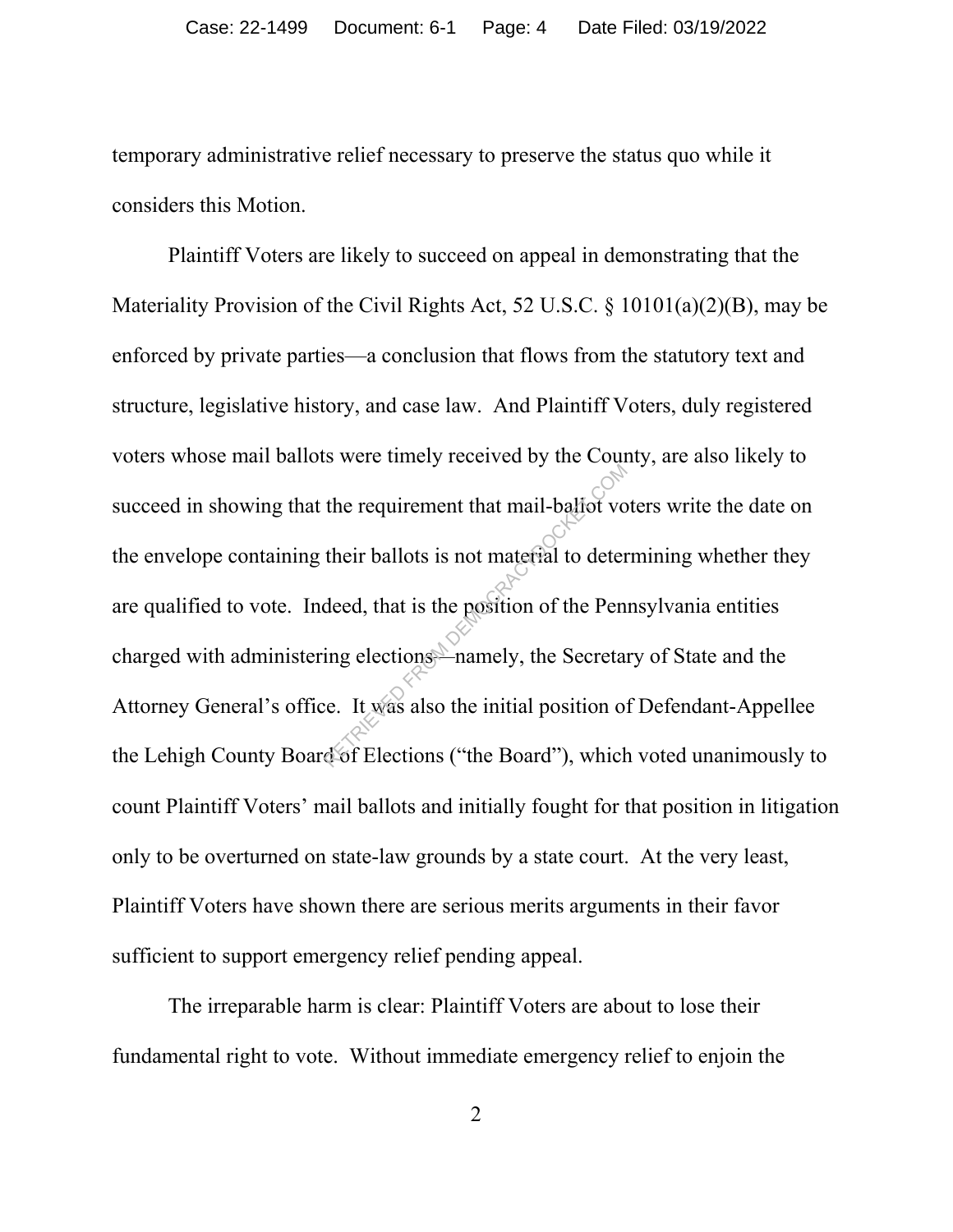impending certification of the election and preserve the status quo pending appeal, the election will be certified on Monday afternoon without counting Plaintiff Voters' votes, which will then be irretrievably lost.

The equities also favor Plaintiff Voters. Plaintiff Voters' loss of fundamental democratic rights—and the fundamental imperative to count every single valid vote—far outweighs any purported interest in promoting the finality of elections or avoiding some modest delay in certifying the election result here (especially as that result was delayed in the first instance by the decision of a candidate, Defendant-Intervenor Ritter, to initiate legal action in state court and contest the Board's original decision to count Plaintiff Voters' ballots). This Court can order relief to preserve the status quo with minimal disruption because the election contest has not yet been certified. The requested relief should be granted and certification of the election should be enjoined pending resolution of the merits on appeal. was delayed in the first instance by<br>tervenor Ritter, to initiate legal actional decision to count Plaintiff Vote<br>ve the status quo with minimal dist<br>yet been certified. The requested relation should be enjoined pending

#### **STATEMENT OF FACTS**

Plaintiff Voters are five registered voters in Lehigh County who cast mail ballots in the November 2021 county elections. Appx. 006. Their ballots, and those of 252 other Lehigh County mail-ballot voters, were set aside because they did not hand write the date on the envelope containing their mail ballots, as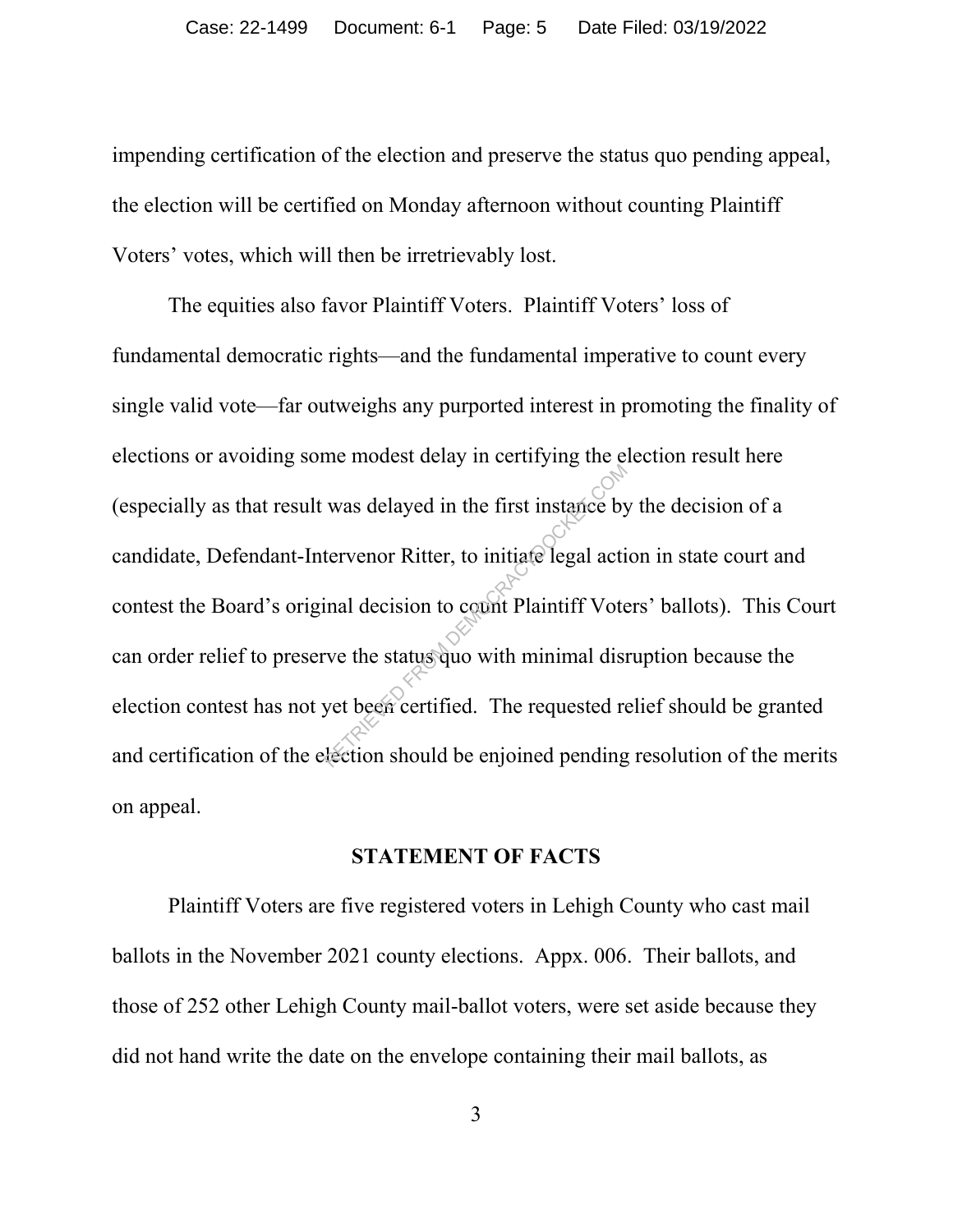purportedly required by Pennsylvania law, 25 P.S. §§ 3146.6(a), 3150.16(a). *See* Appx. 005-7. Notably, this envelope-dating requirement was the subject of statecourt litigation during the 2020 election cycle, wherein the Pennsylvania Supreme Court ultimately concluded that ballots contained in undated envelopes would be counted. *Id.* at 006. A majority of that court's justices suggested at the time that this envelope-dating requirement might run afoul of federal voting rights law, and particularly the Materiality Provision of the Civil Rights Act, which prohibits states from denying the right to vote on the basis of an error or omission [that] is not material in determining whether such individual is qualified under State law to vote in such election," 52 U.S.C. § 10101(a)(2)(B). *In re Canvass of Absentee and Mail-In Ballots of Nov. 3, 2020 Gen. Election*, 241 A.3d 1058, 1074 n.5 (Pa. 2020) (opinion announcing judgment); *id.* at 1089 n.54 (Wecht, J., concurring and dissenting). Fight to vote on the basis of an error<br>ing whether such individual is qual<br>2 U.S.C. § 10101(a)(2)(B). In re C<br>3, 2020 General election, 241 A.3d 10<br>Igment); id. at 1089 n.54 (Wecht, J.

It is undisputed that all 257 of the mail ballots at issue here were timely received by the County. Appx. 007. It is also undisputed that Plaintiff Voters are otherwise eligible and registered voters in Lehigh County. Appx. 044, at ¶¶ 23–25. It is also undisputed that Plaintiff Voters' ballots do not raise any fraud concerns. *Id.* at  $\P$  26. Indeed, the Board initially decided unanimously to count Plaintiff Voters' ballots. Appx. 007.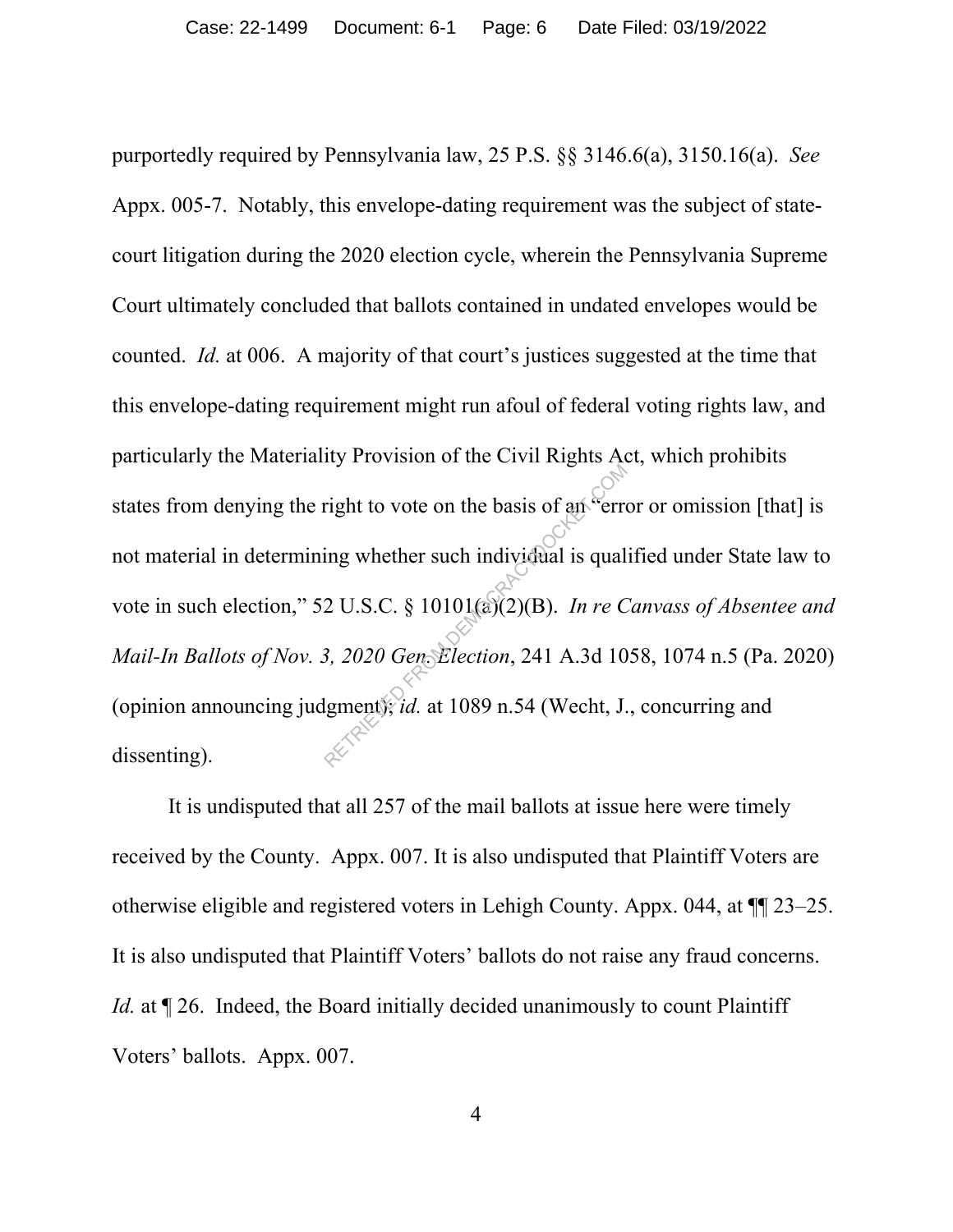Of the three Lehigh County judicial vacancies on the ballot in 2021, two candidates won by more than 257 votes, and the Board has certified their elections. Appx. 044, at ¶¶ 19–20. The difference between the third and fourth-place candidates, however, is 71 votes. *See id.* After the Board decided that it would proceed to count the 257 mail ballots that did not include a handwritten date on the envelope, one of the candidates, Defendant-Intervenor Ritter, brought suit in state court, arguing that the ballots in undated envelopes should not be counted under state law. Appx. 046, at  $\P$  34–35. After more than two months of litigation, during which certification of the election results for the third vacancy was suspended by operation of state law, the state courts ultimately agreed, holding that state law required the Board to set aside timely received ballots submitted in undated envelopes. Appx. 007; Appx. 055-74. **THE 34–35.** After more than two more of the election results for the thir of state law, the state courts ultimare of state law, the state courts ultimare of state timely received balons. 007, Appx. 055-74.

On January 31, 2022, mere days after the state trial court's order not to count their ballots, Plaintiff Voters filed this action, arguing, among other things, that the refusal to count their votes because of a failure to write a date on the envelope of their timely received mail ballots violates the Materiality Provision of the Civil Rights Act of 1957 and their fundamental constitutional right to vote. Appx. 007.

On March 16, 2022, the District Court issued an opinion and order granting summary judgment to Defendants. With respect to the Materiality Provision, the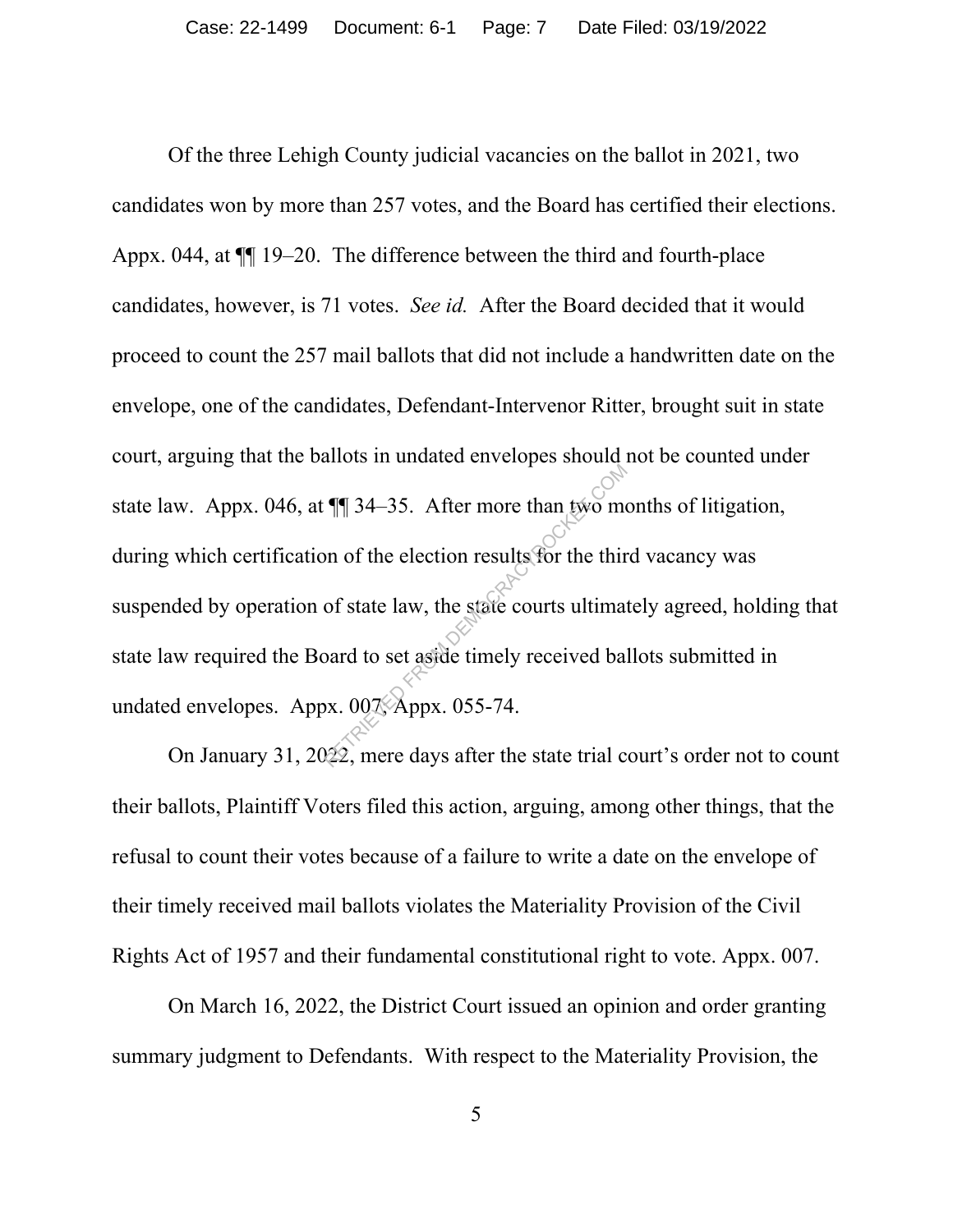Court held that there was no private right of action to enforce that provision in federal court, *i.e.*, that only the U.S. Attorney General may bring federal lawsuits to enforce the individual right to vote guaranteed by this provision in the Civil Rights Act. Appx. 020-27. In reaching that conclusion, the District Court, among other things, broke with the Eleventh Circuit's unanimous decision in *Schwier v. Cox*, 340 F.3d 1284, 1296 (11th Cir. 2003), which is by far the most extensive judicial examination of private enforcement under the Materiality Provision. Appx. 027.

On March 17, the day after the District Court's decision, the Board scheduled a meeting for Monday, March  $2\sqrt{2}$ , 2022, to certify the last remaining election result without counting Plaintiff Voters' ballots. Appx. 036-40. day after the District Court's decis<br>Monday, March 21, 2022, to certif<br>ounting Plaintiff Voters' ballots. A<br>intiff Voters noticed an appeal of the<br>mergency injunction pending appe

On March 18, Plaintiff Voters noticed an appeal of the District Court's decision and sought an emergency injunction pending appeal in the District Court, pursuant to Fed. R. Civ. P. 62 and Fed. R. App. P. 8, to preserve the status quo and their right to vote pending their appeal to this Court. Appx. 081-85. In their motion, Plaintiff Voters noted that the District Court overlooked an entire subsection of the relevant statute, ignored important legislative history bearing on Congressional intent, and misread the Eleventh Circuit's unanimous decision in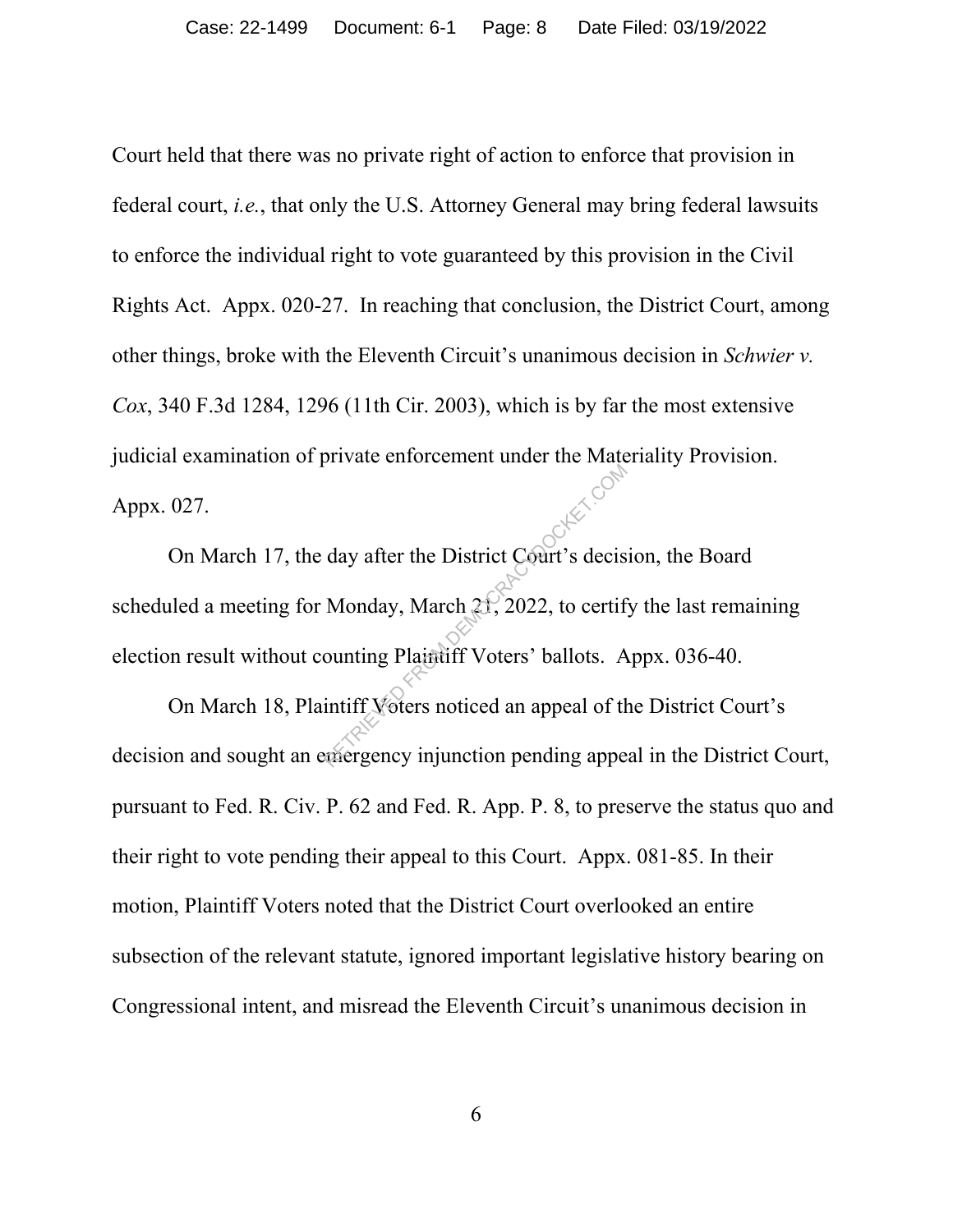*Schwier*. *See id.*, at 098-100. The District Court summarily denied the motion for relief pending appeal. *Id*., at 034.

Plaintiff Voters now move for emergency relief in this Court to maintain the status quo and protect their right to vote from permanent extinguishment during the pendency of their appeal.

#### **ARGUMENT**

In determining whether emergency relief pending appeal is merited, this Court considers whether: (1) appellants have demonstrated a likelihood of success on the merits; (2) appellants will be irreparably harmed absent an injunction; (3) the requested relief will substantially injure Defendants (*i.e.*, the balance of hardships); and (4) where the public interest lies*. See Hilton v. Braunskill*, 481 U.S. 770, 776 (1987*)*; *see also Republic of Philippines v. Westinghouse Elec. Corp.*, 949 F.2d 653, 658 (3d Cir. 1991). The first two factors are "the most critical." *E.g.*, *Nken v. Holder*, 556 U.S. 418, 434 (2009). In a challenge to governmental action, the third and fourth factors typically merge. *See Osorio-Martinez v. U.S. Att'y Gen.*, 893 F.3d 153, 178 (3d Cir. 2018).  $R(1)$  appellants have demonstrated<br>ants will be irreparably harmed abs<br>substantially injure Defendants (*i.e*<br>re the public interest lies. *See Hilto*<br>*e also Republic of Philippines v. W*<br>8(3d Cir. 1991). The first two

This Court has "viewed favorably what is often referred to as the 'slidingscale' approach" to considerations of emergency relief. *E.g.*, *In re Revel AC, Inc.*, 802 F.3d 558, 569 (3d Cir. 2015). Under that approach, emergency relief pending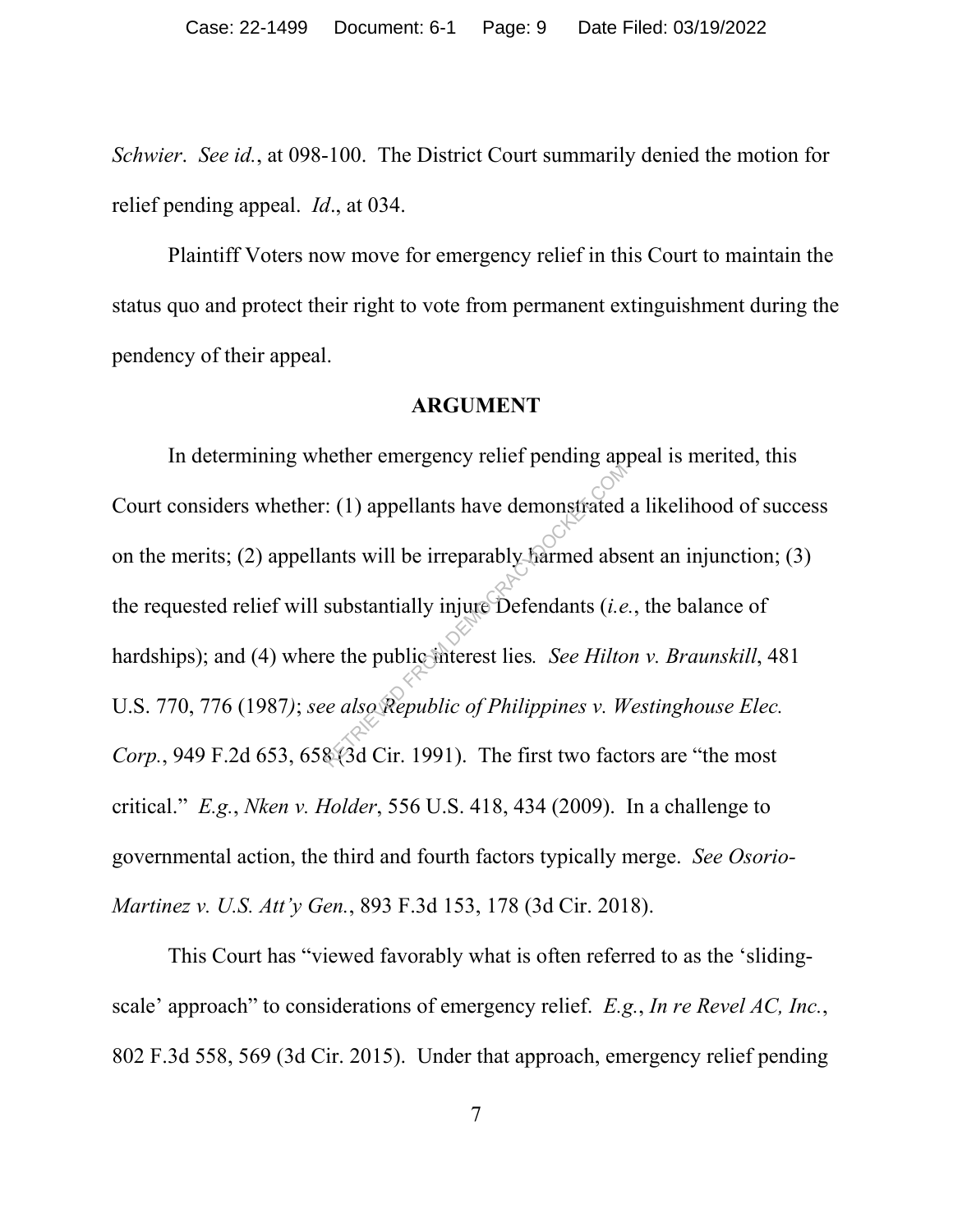appeal may be granted, for example, where an applicant shows that there are "serious questions going to the merits" and that the irreparable harm they face if the requested relief is denied "decidedly outweighs any potential harm" to the opposing party if the relief is granted. *Id.* at 570.

This case presents significant merits questions about the enforcement of an important federal civil rights statute—merits questions on which Plaintiff Voters are indeed likely to prevail—and an injunction pending appeal is necessary to preserve the status quo and prevent the imminent and permanent loss of Plaintiff Voters' fundamental right to vote before the merits are resolved. Plaintiff Voters are registered voters who will be disenfranchised as soon as the Board certifies the election at issue. An injunction pending appeal would preserve Plaintiff Voters' ability to obtain effective relief. By contrast, the certification of Lehigh County's election, which the Board has noticed for  $3:00$  p.m. on Monday, March  $21<sup>3</sup>$  would make effective relief impossible even if Plaintiff Voters prevail on appeal. Accordingly, an injunction is necessary to prevent the irreparable harm of and prevent the imminent and perm<br>ht to vote before the merits are reso<br>o will be disenfranchised as soon as<br>unction penging appeal would pres<br>e relief. By contrast, the certification<br>of thas noticed for 3:00 p.m. on Mor

 <sup>3</sup> The Board initially noticed the meeting for 1:30 p.m. on Monday. *See* Appx. 036- 37. After Plaintiff Voters filed their Notice Appeal and motion for injunctive relief in the District Court, the Board clarified that the meeting time has been changed to 3:00 p.m. on Monday, March 21. *See id*., at 040.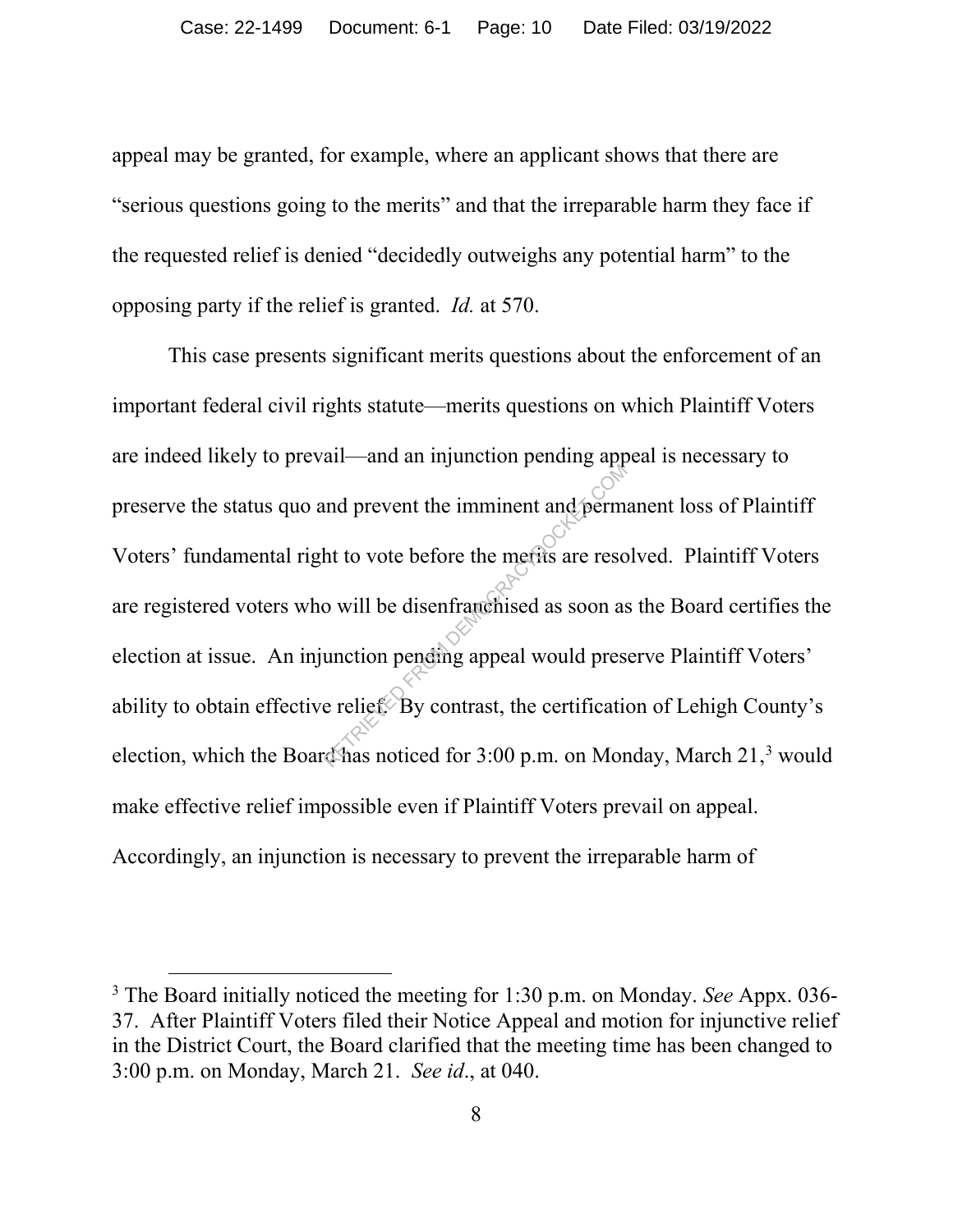disenfranchisement to Plaintiff Voters and 252 other similarly-situated Lehigh County voters.

### **A. Plaintiff Voters Are Likely to Succeed on the Merits**

## *i. Plaintiff Voters are likely to succeed in demonstrating the existence of a private right of action to enforce 52 U.S.C. § 10101*

Plaintiff Voters have at least demonstrated that there are "serious questions going to the merits" with respect to whether a private right of action exists under the Civil Rights Act's Materiality Provision, 52 U.S.C. § 10101(a)(2)(b). *See In re Revel AC, Inc.*, 802 F.3d at 570. Indeed, the statutory text and structure, legislative history, and case law all support a private right of action, making it likely Plaintiff Voters will succeed in this appeal. The Islam of the statutory text and the statutory text as<br>the statutory text as<br>the support a private right of action, m<br>is appeal.<br>rovision provides that it is unlawful<br>any election because of an error of

The Materiality Provision provides that it is unlawful to "deny the right of any individual to vote in any election because of an error or omission on any record or paper relating to any application, registration, or other act requisite to voting, if such error or omission is not material in determining whether such individual is qualified under State law to vote in such election." 52 U.S.C. § 10101(a)(2)(B). The purpose of the Materiality Provision is to prevent election officers from "requiring unnecessary information" that could result in disenfranchisement over "hyper-technical" errors. *See Condon v. Reno*, 913 F. Supp. 946, 949 (D.S.C. 1995).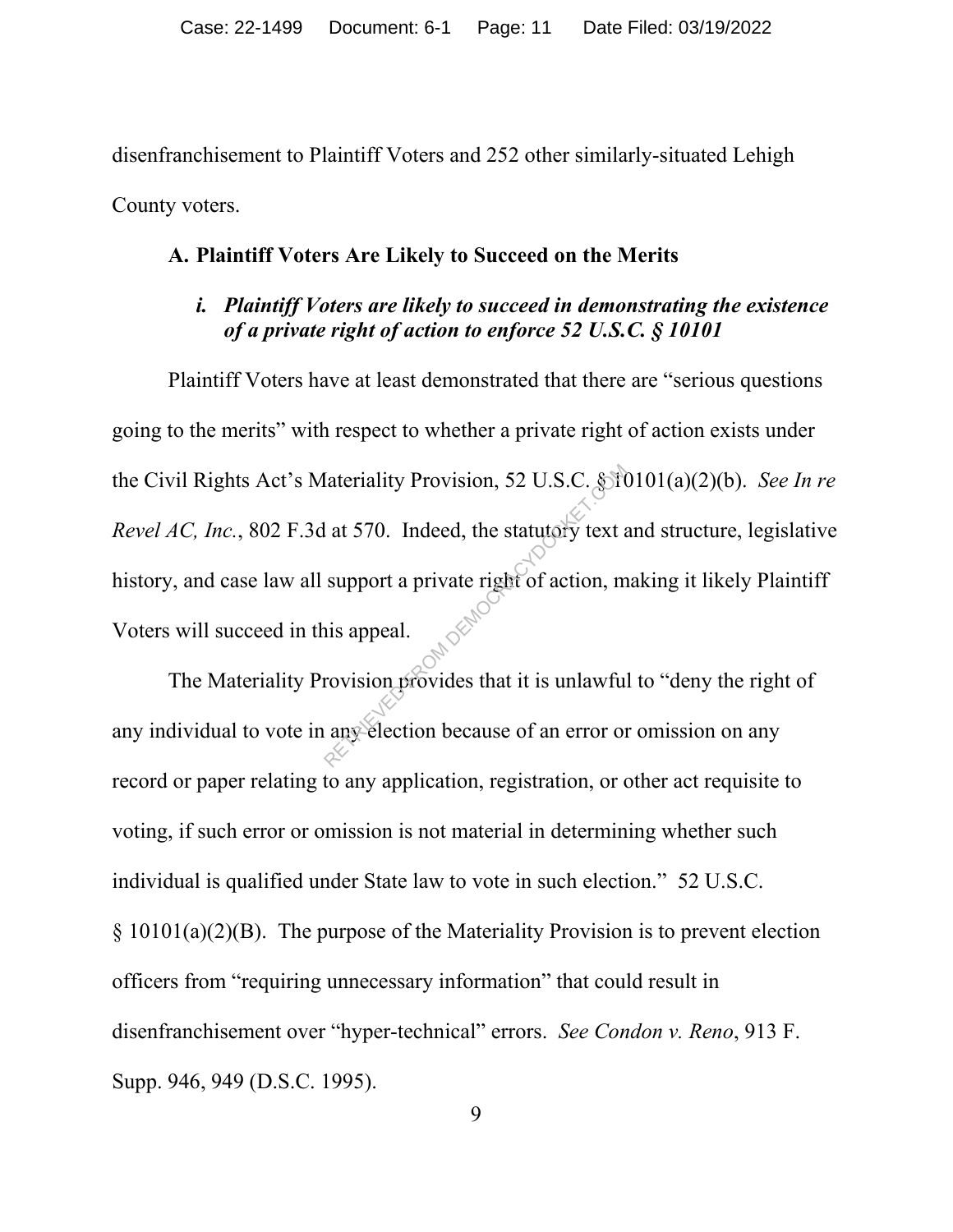In considering whether there is an implied private right of action with respect to a particular federal law, courts consider two factors. First, the court considers whether the statute's text and structure indicate that Congress intended to create a personal right. *See Alexander v. Sandoval*, 532 U.S. 275, 286 (2001); *Wisniewski v. Rodale*, 510 F.3d 294, 301 (3d Cir. 2007). Second, the court considers the statute's text and structure, and legislative history, to determine whether Congress intended that there be a private remedy to enforce that right. *See Wisniewski*, 510 F.3d at 301; *accord Sandoval*, 532 U.S. at 286; *Three Rivers Ctr. v. Hous. Auth. of the City of Pittsburgh*, 382 F.3d 412, 421 (3d Cir. 2004).

The District Court correctly concluded on the first requirement that Congress intended to create a personal, individual right with Section 10101's Materiality Provision. Appx. 021, 026. That conclusion flows inexorably from the text of the Materiality Provision itself, which expressly refers to "the right of any individual to vote in any election." 52 U.S.C.  $\S$  10101(a)(2)(b). Such language "imparts an individual entitlement with an 'unmistakable focus on the benefitted class.'" *Grammer v. John J. Kane Reg'l Ctrs.-Glen Hazel*, 570 F.3d 520, 527 (3d Cir. 2009) (quoting *Sabree ex rel. Sabree v. Richman*, 367 F.3d 180, 187 (3d Cir. 2004)).As the Supreme Court has explained, "[o]nce a plaintiff demonstrates that a statute confers an individual right, the right is presumptively enforceable." 301; accord Sandoval, 532 U.S. at<br>y of Pittsburgh, 382 F.3d 412, 421<br>t correctly concluded on the first re<br>eate a personal, individual right with<br>sppx. 021, 026. That conclusion florewision itself, which expressly refer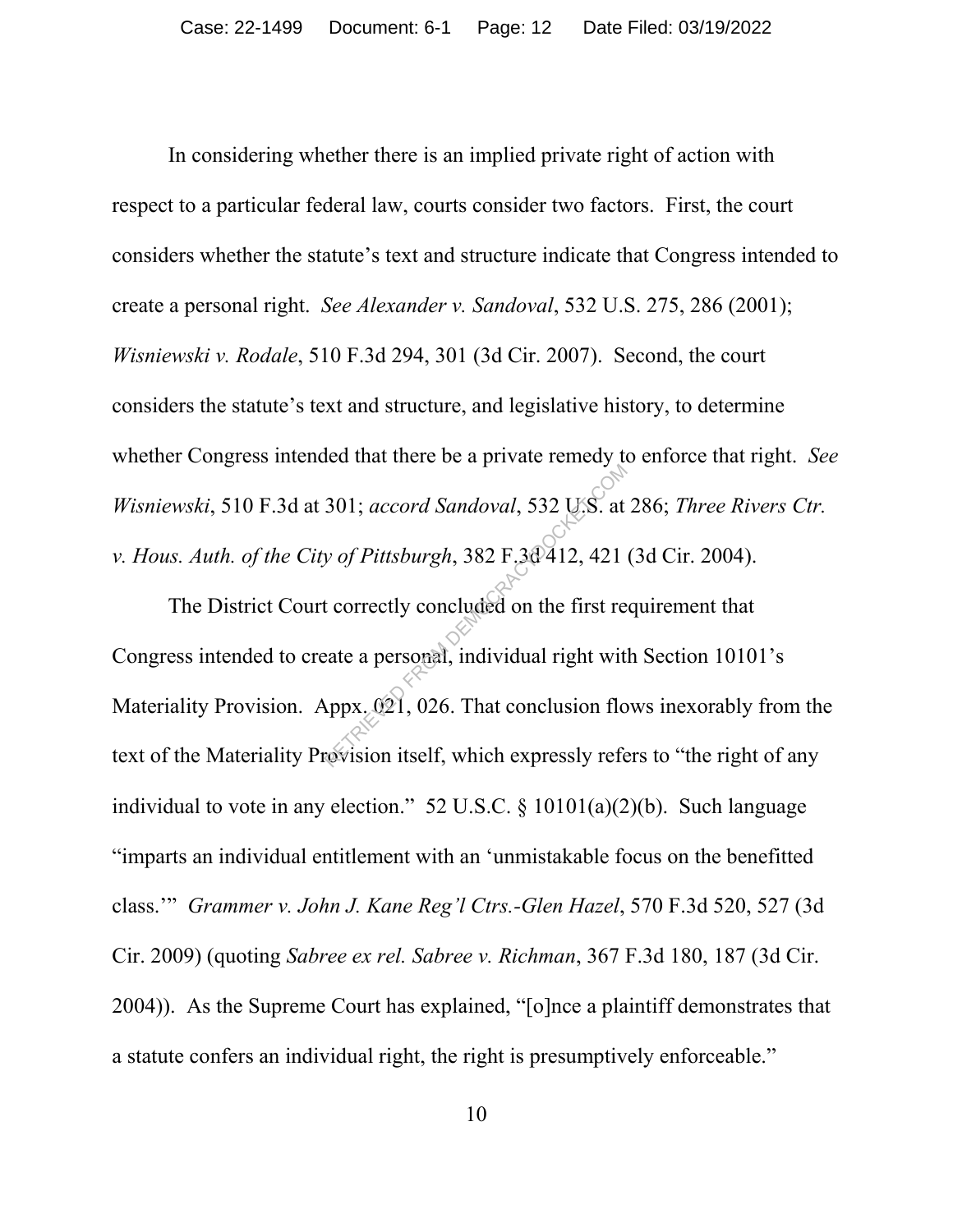*Gonzaga Univ. v. Doe*, 536 U.S. 273, 284 (2002). That presumption in favor of private enforceability thus applies here with full force.

And as to the second requirement, Plaintiff Voters are likely to succeed on appeal in showing—based on the statutory text and structure, legislative history, and case law—that Congress contemplated private lawsuits to enforce violations of Section 10101's substantive provisions, *i.e.*, that there would be a private remedy for violations of the Materiality Provision.

**Statutory Text.** *First*, the statutory text indicates that Congress intended a private remedy. In addition to the expansive rights-creating language in the Materiality Provision itself (and the presumption of enforceability that flows from it), two other subsections of the statute discuss *who* may sue to enforce those rights. One subsection makes clear that private individuals may do so; the other provides for a parallel enforcement power in the Attorney General. First, the statutory text indicates that<br>tion to the expansive rights-creating<br>elf (and the presumption of enforce<br>s of the statute discuss who may sue<br>nakes of the statute individuals

Subsection 10101(d) directly evidences Congress's understanding that individuals would continue to enforce the substantive rights set forth in Section 10101, as they had before the 1957 Civil Rights Act added the Attorney General to the enforcement regime. *See, e.g.*, *Schwier*, 340 F.3d at 1296. Subsection 10101(d) provides that, "[t]he district courts of the United States shall have jurisdiction of proceedings instituted pursuant to this section and shall exercise the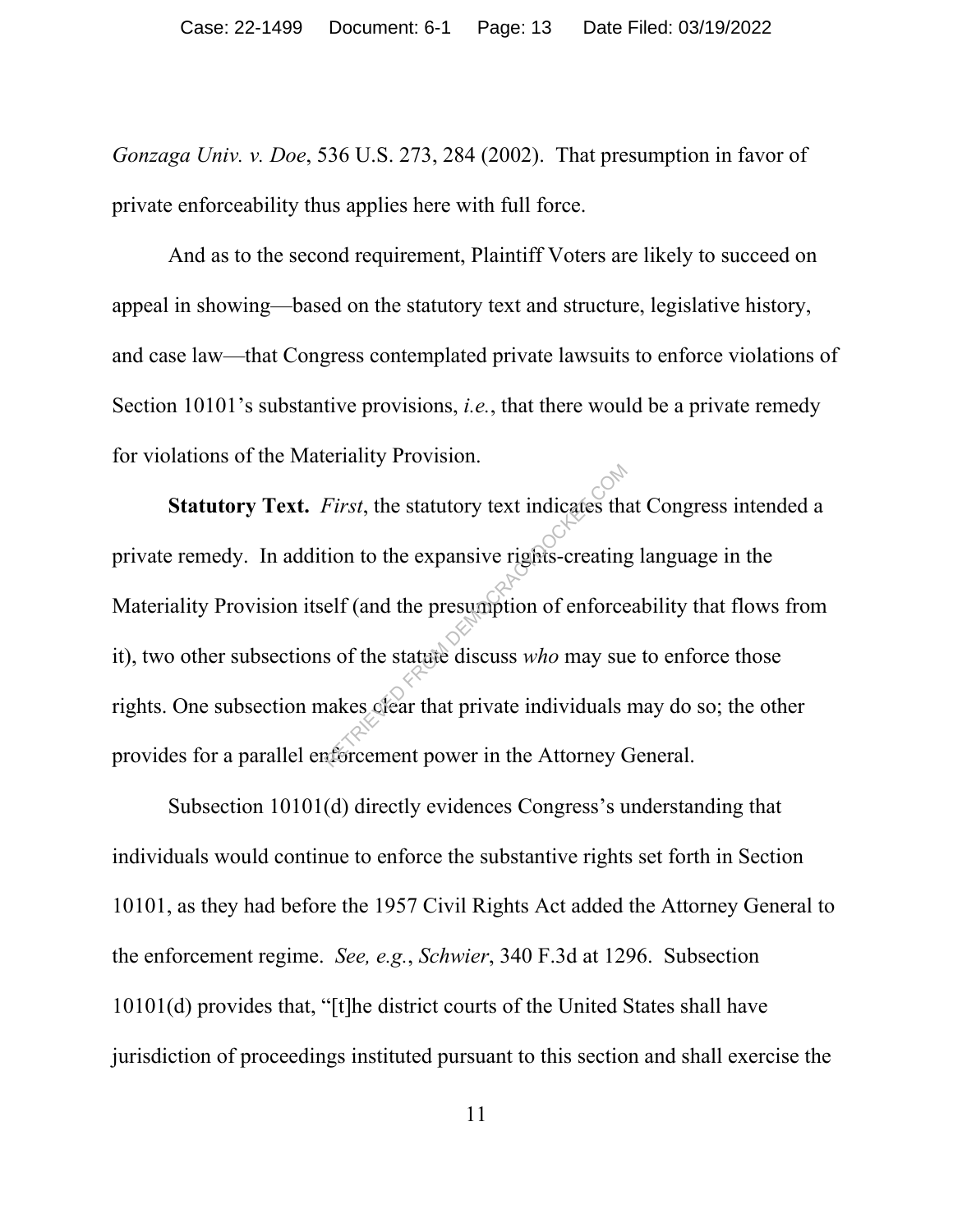same without regard to whether *the party aggrieved* shall have exhausted any administrative or other remedies that may be provided by law." 52 U.S.C. § 10101(d) (emphasis added).

The text of this subsection thus contemplates that a "party aggrieved"—*i.e.*, a person whose voting rights have been violated—may "institute[]" "proceedings … pursuant to this section," *i.e.*, Section 10101. *See, e.g.*, *Tex. Democratic Party v. Hughs*, 474 F. Supp. 3d 849, 859 (W.D. Tex. 2020) ("[t]he 'party aggrieved' is universally understood to mean the persons whose rights are being violated, not the Attorney General" (citing *Schwier*, 340 F.3d at 1296), *rev'd and remanded on other grounds*, 860 F. App'x 874 (5th Cir.  $2021$ )). Congress's use of this term of art indicates its intention to maintain a private remedy. Indeed, such "aggrieved parties" or "aggrieved persons" language typically indicates a private right of action. *See, e.g.*, *Bowers v. NCAA*, 346 F.3d 402, 426 (3d Cir. 2003) (discussing implied private right of action under the Rehabilitation Act, which refers to the rights of "any person aggrieved"); *see also, e.g.*, *Mitchell v. Cellone*, 389 F.3d 86, 90 (3d Cir. 2004) (discussing Fair Housing Act, which accords right of action to "[a]n aggrieved person"). Moreover, the reference to administrative exhaustion, which would not ordinarily apply in a civil suit brought by the federal government, but frequently applies as a jurisdictional bar to private litigants, further evidences o mean the persons whose rights are g Schwier, 340 F.3d at 1296), rev'd<br>pp'x 874 (5th Circ2021)). Congres<br>to maintain a private remedy. Ind<br>ersons anguage typically indicates<br>sex. NCAA, 346 F.3d 402, 426 (3d C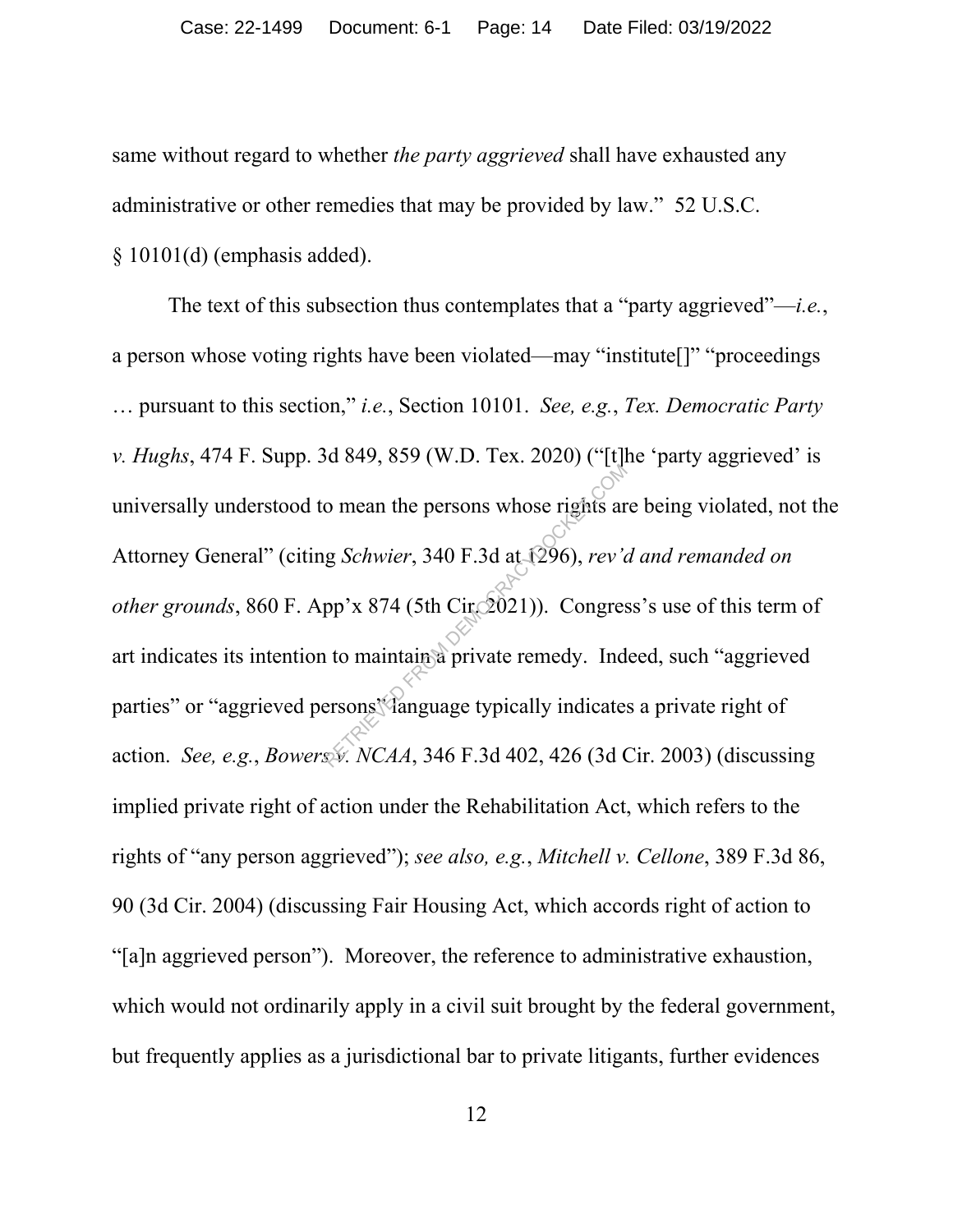Congress' intent to maintain a private right of action here. *Accord Schwier*, 340 F.3d at 1296.

Additionally, subsection 10101(c), on which the District Court focused, provides that the Attorney General "may institute for the United States … a civil action or other proper proceeding for preventive relief" to enforce the rights set forth in  $\S$  10101(a) and (b). The "may institute" language of this subsection, which was enacted as part of the Civil Rights Act of 1957 in order to supplement existing enforcement of the civil rights laws, *see infra* pp. 15-19, is not exclusive. Indeed, the Supreme Court has repeatedly held that Congress may (and often does) grant the Attorney General a right of action without indicating any intention to disallow private enforcement. *See, e.g.*, *Sandoval*, 532 U.S. at 279–80; *Morse v. Republican Party of Va.*, 517 U.S. 186 (1996); *see also Fitzgerald v. Barnstable Sch. Comm.*, 555 U.S. 246, 252–59 (2009). As explained below, that is precisely what Congress intended here when it added Attorney General enforcement on top of existing private enforcement of the substantive rights in subsection 10101(a). *See Schwier*, 340 F.3d at 1296 (so holding). Indeed, Congress's description of the general relief available to the Attorney General in actions under Section 10101, namely "preventive relief, including an application for a permanent or temporary injunction, restraining order, or other order," 52 U.S.C. § 10101(c), reflects what rights laws, *see infra* pp. 15-19, is<br>epeatedly held that Congress may (<br>ight of action without indicating an<br>e, e.g., *Sandeval*, 532 U.S. at 279-86<br>(1996); *see also Fitzgerald v. Be*<br>(1999). As explained below, that i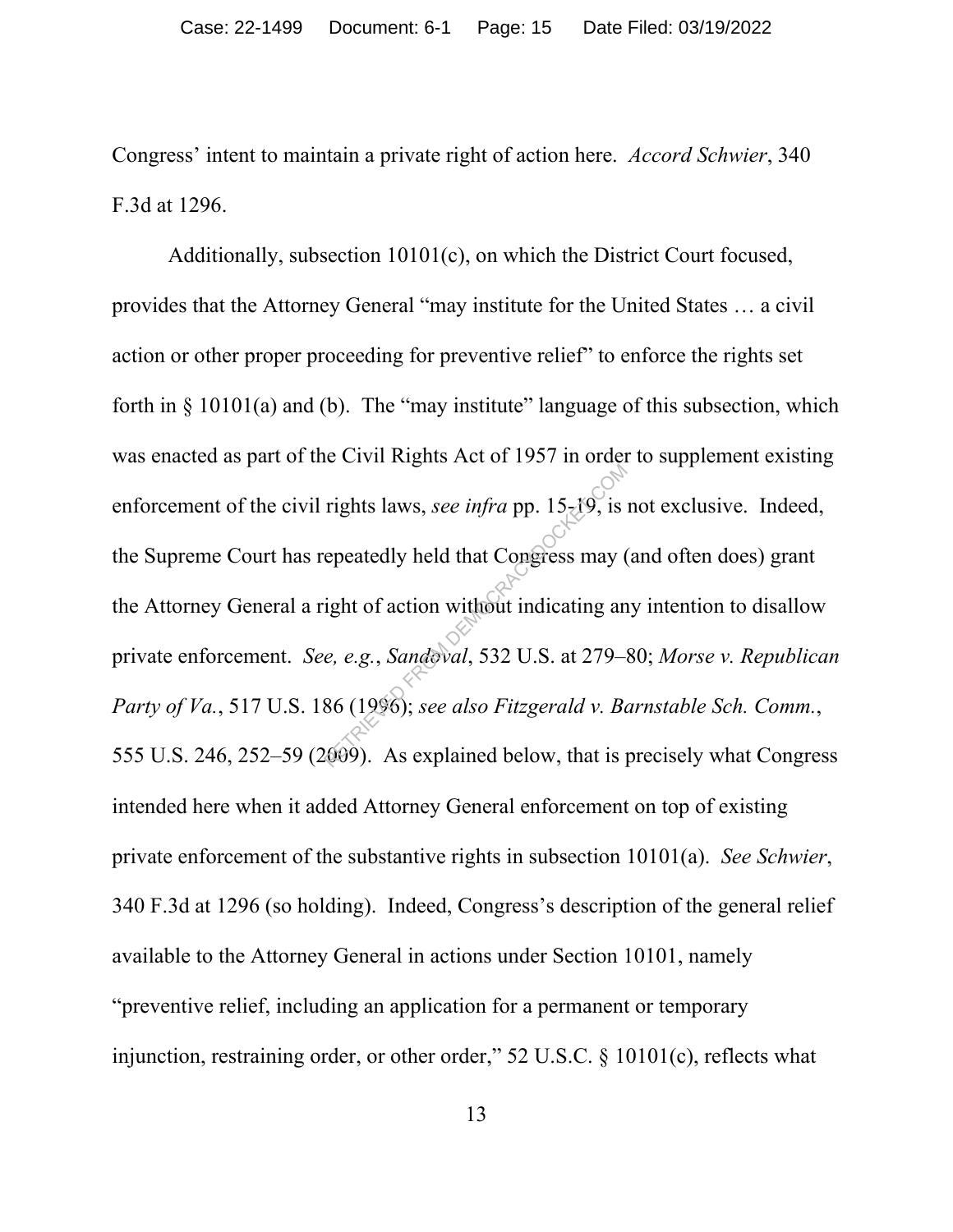Congress understood to be the relief that was already available to individual plaintiffs. *See* H.R. Rep. No. 85-291 (1957), *reprinted in* 1957 U.S.C.C.A.N. 1966, 1977 (discussing availability of injunctive relief for private plaintiffs enforcing the substantive rights in Section 10101); *see also infra* pp. 15-19.

The District Court's opinion discussed subsection 10101(c), but did not even mention subsection 10101(d), even though this provision is discussed in *Schwier* and other cases cited in Plaintiff Voters' briefs. *See* Appx. 020-22; *see also id.*, at 139-142. 4 Viewed as a whole, the text of Section 10101, and especially subsection MOCRAFOLDOCK

<sup>&</sup>lt;sup>4</sup> The District Court also referred to subsections  $10101(e)$  and (g), which the court suggested indicate that the Attorney General is exclusively charged with enforcing Section 10101(a). ECF No. 49, at 20. That is wrong. Both of those provisions deal with the use of "voting referees" and other forms of intensive monitoring to superintend a state's election process where a pattern or practice of voting rights violations has been shown. *See* 52 U.S.C. § 10101(e). Because the right to impose that particular, sweeping form of relief *is* made exclusive to the Attorney General (and is not available to aggrieved parties generally), the statutory subsections concerning that form of relief are expressly restricted to actions brought by the Attorney General under subsection 10101(c). *See id.* (allowing for the invocation of federal election monitors in any "proceeding instituted pursuant to subsection (c)"); 52 U.S.C.  $\S$  10101(g) (providing that a three-judge panel will be convened in any "proceeding instituted by the United States … under this section in which the Attorney General requests a finding of a pattern or practice of discrimination pursuant to subsection (e) of this section"). Moreover, and as explained below, the legislative history surrounding those subsections also demonstrates that Congress contemplated that private individuals would separately bring suit to enforce the statute's voting rights guarantees. *See infra* pp. 17-18 n.5.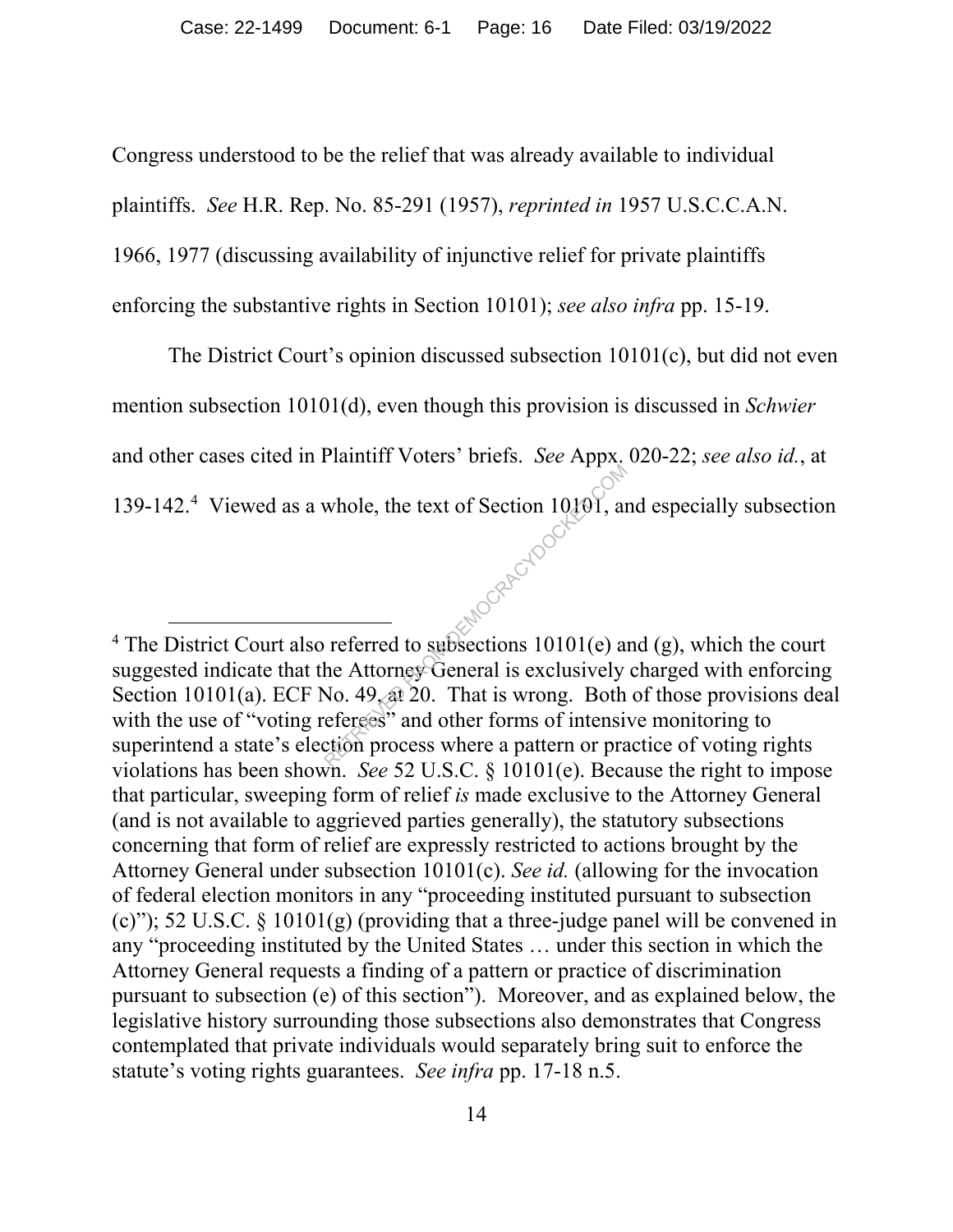10101(d), indicates that Congress contemplated that aggrieved persons would bring private actions to vindicate their voting rights under the statute.

**Statutory Structure and Context.** *Second*, statutory structure and context demonstrate that Congress intended in the 1957 Civil Rights Act to maintain the existing, longstanding scheme of private enforcement of the civil rights laws and to add a layer of federal enforcement by the Attorney General. In structuring the statute now codified at Section 10101, Congress began by incorporating, as subsection (a) of the expanded statute (*i.e.*, the subsection that now contains the Materiality Provision), a key provision from the 1870 Enforcement Act, one of the original civil rights laws passed prior to the end of Reconstruction. *See* Pub. L. 85315, pt. IV, §131, Sept. 9, 1957, 7<sup>§</sup> Stat. 637. The provisions of those original civil rights laws, which included what is now 42 U.S.C. § 1983, had long been enforced by private parties, who could obtain damages and injunctive relief for violations of their civil rights. *Schwier*, 340 F.3d at 1295 ("[F]rom the enactment of § 1983 in 1871 until 1957, plaintiffs could and did enforce the provisions of § 1971 [now codified as § 10101(a)(1)] under § 1983") (citing, inter alia, *Smith v. Allwright*, 321 U.S. 649, 658 (1944) (striking down white primary laws in private suit brought under the Enforcement Acts)). When Congress formulated the Civil Rights Act of 1957, it knew that the rights it was placing in subsection (a) had long anded statute (*i.e.*, the subsection the 1870 Enformation of Reconstant Passed prior to the end of Reconstitution.<br>The provision from the 1870 Enformation passed prior to the end of Reconstitution.<br>The provision could be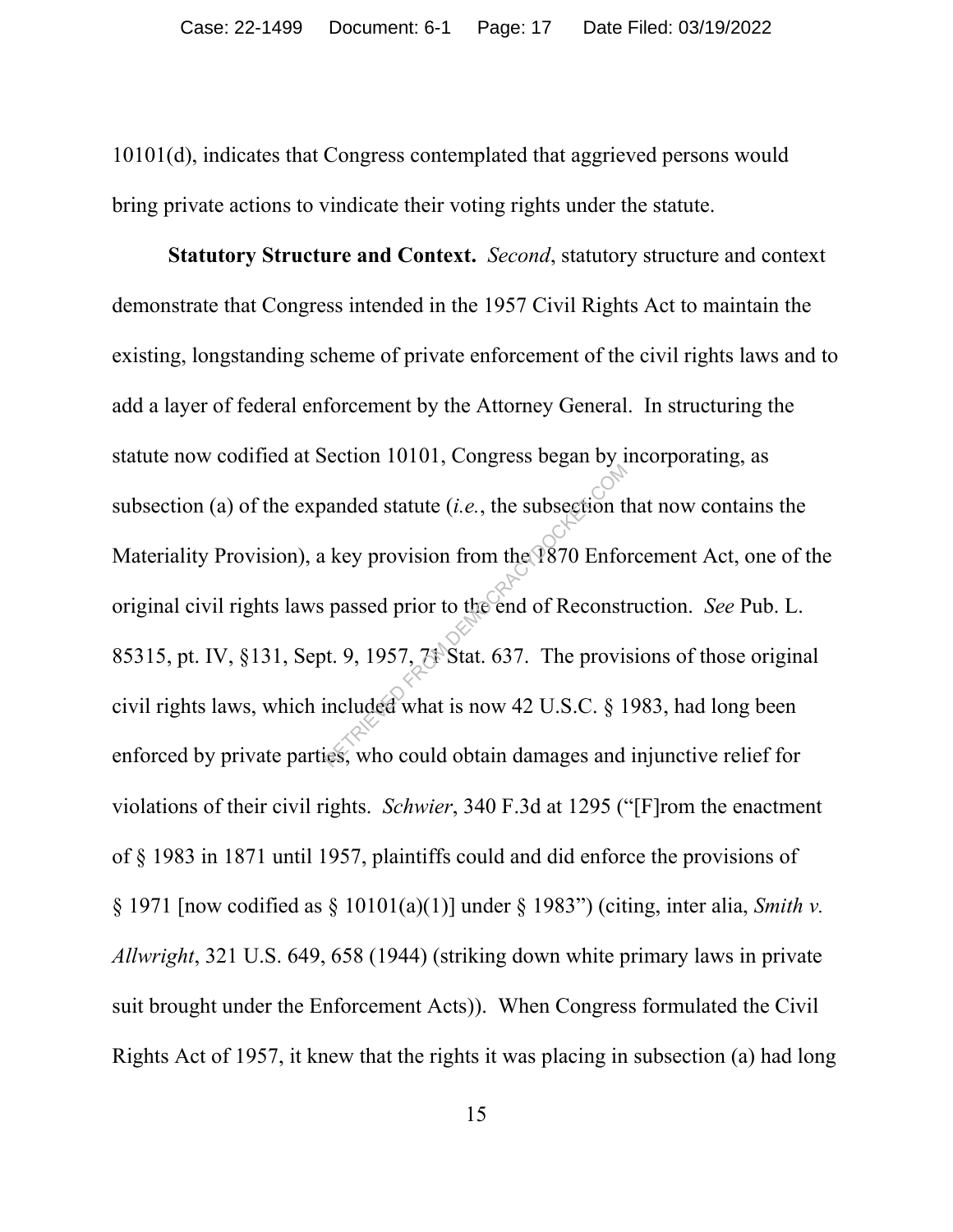been privately enforceable and included a private remedy. Congress added the new Attorney General right of action in subsection 10101(c) on top of this existing scheme of private enforcement as an additional means of enforcing important rights. The way Congress built the statute shows that it intended for those two forms of enforcement to coexist.

**Legislative History.** *Third*, the legislative history strongly corroborates this textual and structural analysis and demonstrates that Congress believed there had been and would continue to be a private remedy for violations of the statute. Indeed, eliminating an existing enforcement mechanism would be inconsistent with the Act's overall purpose, which was  $\vec{\omega}$  expand voting-rights protections. e to be a private remedy for violation<br>xisting enforcement mechanism work<br>urpose, which was to expand voting<br>purpose in enacting the 1957 Act v<br>ovide means of *further securing an*<br>the jurisdiction of the United States

Congress's stated purpose in enacting the 1957 Act was to "*supplement existing law*," and "to provide means of *further securing and protecting* the civil rights of persons within the jurisdiction of the United States." H.R. Rep. No. 85- 291 at 1976 (emphasis added). Because one of the main innovations of the 1957 statute was the creation and empowerment of an Assistant Attorney General for Civil Rights in the Civil Division of the U.S. Department of Justice, the legislative history discusses extensively the value of federal enforcement. But the legislative history also explicitly acknowledges that the "existing law" being "supplement[ed]" by this new enforcer was a system of private enforcement by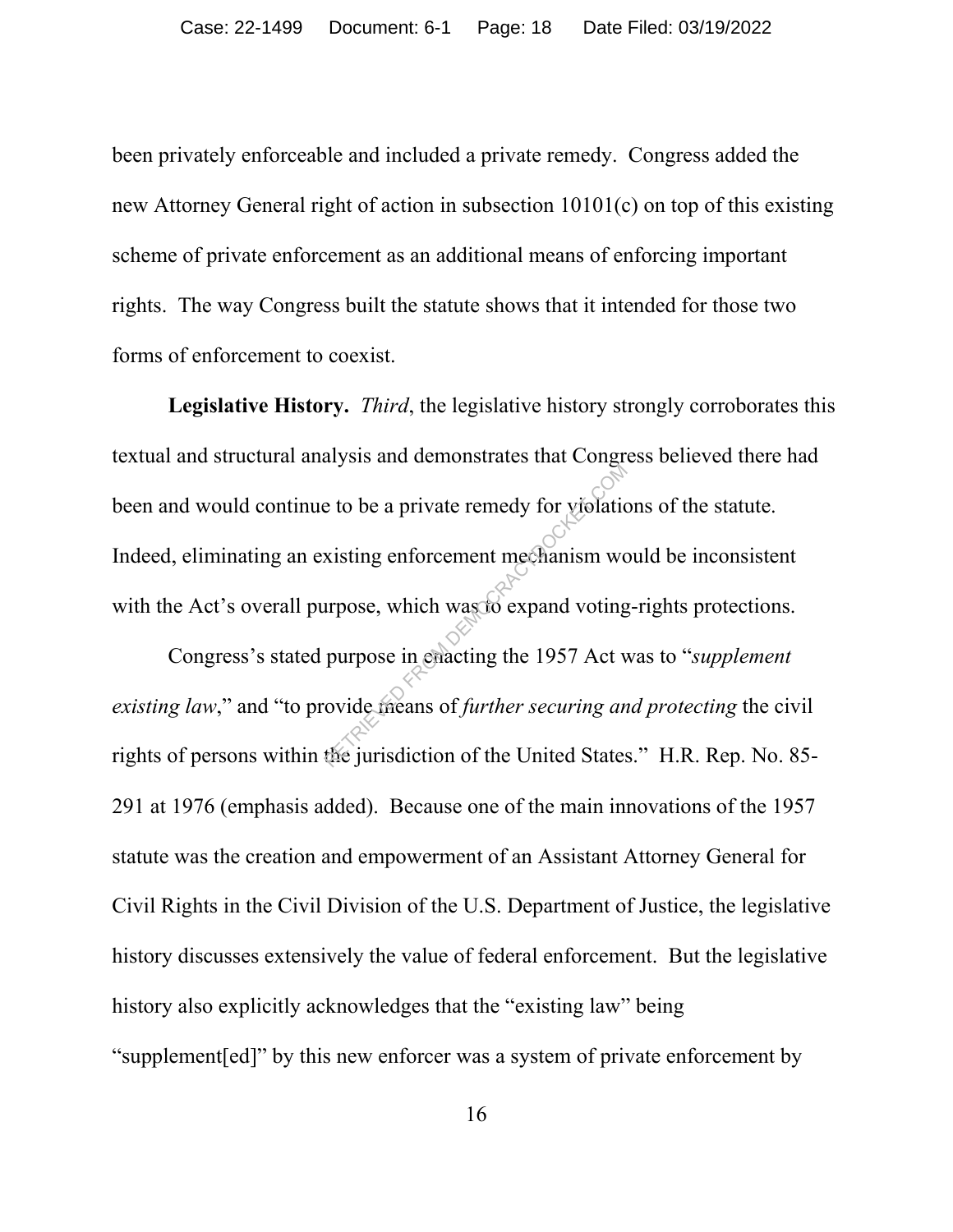individuals, including pursuant to Section 1983, under which money damages and injunctive relief were available, for violations of the very substantive rights that Congress was placing in subsection 10101(a). *See id.* at 1977 (explaining that "Section 1983 … has been used to enforce the rights, as legislatively declared in the existing law, as contained in section 1971 [now codified at 52 U.S.C. § 10101]" and noting the remedies available to private enforcers).

The discussion in the legislative history regarding the jurisdictional provision in subsection 10101(d) further supports Congress's intent to retain private enforcement. The House Report explains that this subsection was designed to ensure that federal jurisdiction exists in civil rights cases "regardless of whether or not *the party thereto* shall have any administrative or other remedies provided by law." H.R. Rep. No. 85-29 $\frac{1}{2}$  at 1976. As with subsection 10101(d) itself, this language—showing Congress's concern that a "party" in a civil rights case might face administrative exhaustion requirements that typically apply to individuals confirms that Congress contemplated a private remedy and understood that Attorney General enforcement would supplement a longstanding private right of action, not displace it.5 *Accord Schwier*, 340 F.3d at 1296. 10101(d) further supports Congress<br>
is House Report explains that this s<br>
is diction exists in civil rights cases<br>
shall have any administrative or oth<br>
85-291, at 1976. As with subsection<br>
gress's concern that a "party" i

<sup>&</sup>lt;sup>5</sup> The legislative history from the 1964 Civil Rights Act, which modified the 1957 Act and added the Materiality Provision to subsection (a), similarly shows that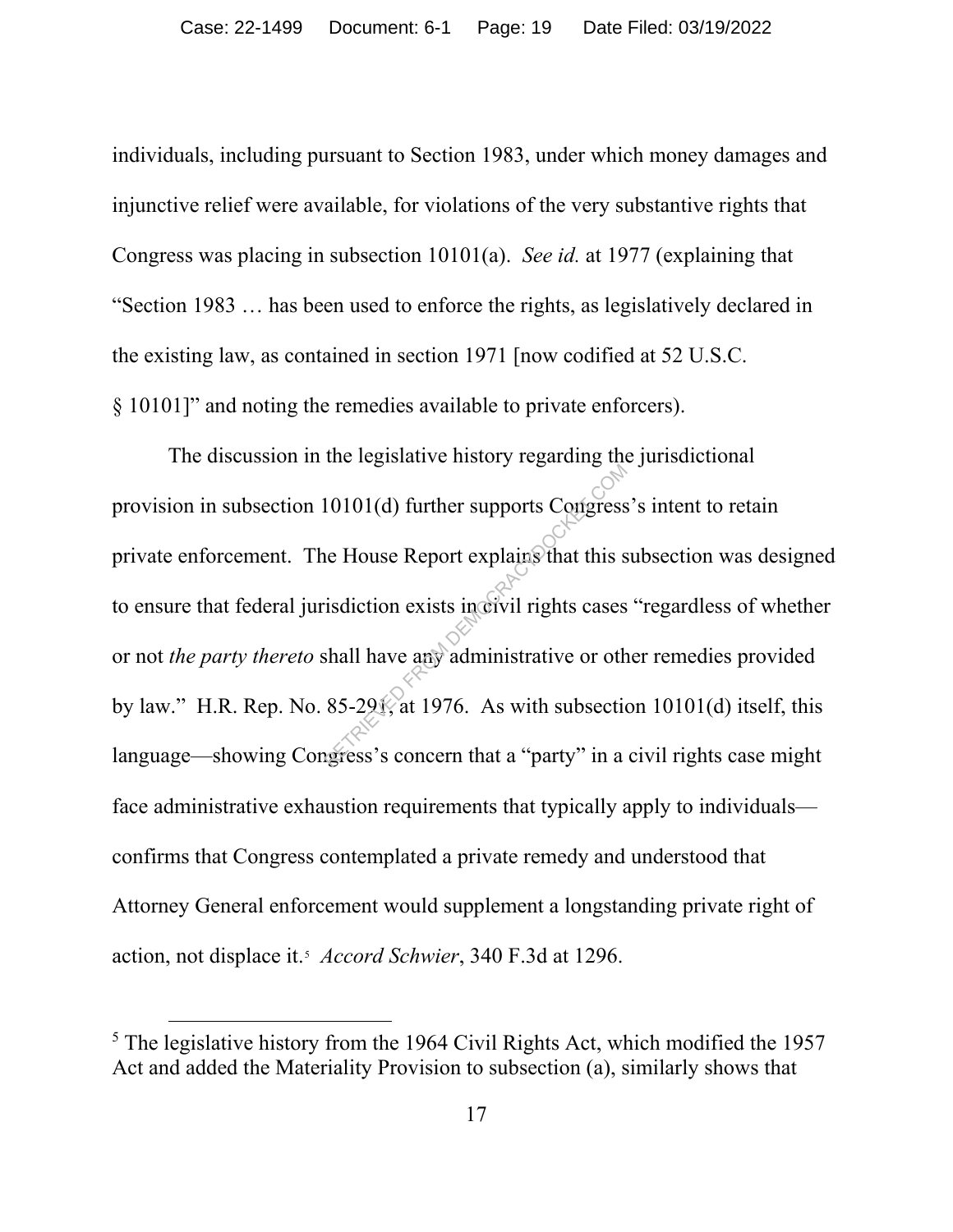The foregoing discussion refutes the District Court's assertion in its decision that Congress "did not remark on the topic of private citizen suits" in the legislative history, Appx. 024. The District Court also selectively relied on a written statement in the legislative history from then-Attorney General Brownell that "[c]ivil remedies have not been available to the Attorney General in this field," *id*. Those remarks about the enforcement powers *of the Attorney General* are irrelevant to the question whether private individuals are independently empowered to enforce the statute. Meanwhile, the District Court ignored much more relevant testimony from Attorney General Brownell specifically on the subject of private rights of action. On that score, Attorney General Brownell could not have been clearer in his oral testimony on the 1957 legislation that, "[w]e are not taking away the right of the individual to start his own action ... Under the laws amended if this program passes, private people will retain the right they have now to sue in their own name." *See Civil Rights Act of 1957: Hearings on S. 83 Before*  The statute. Meanwhile, the District<br>from Attorney General Brownell s<br>of action. On that score, Attorney<br>his oral testimony on the 1957 legi<br>t of the individual to start his own a<br>passes, private people will retain to

 $\overline{a}$ 

Congress contemplated private lawsuits to remedy violations of the voting rights provided in the statute. In discussing a forerunner to the three-judge panel provision in subsection 10101(g), the House Report for the 1964 Act referred to "voting suits brought under the Civil Rights Acts of 1957 and 1960 in which the United States or the Attorney General is plaintiff." H.R. Rep. No. 88-914 (1963), *reprinted at* 1964 U.S.C.C.A.N. 2391, 2395. There would be no need to specify the plaintiff in voting suits under what is now Section 10101 unless private plaintiffs also enforced the rights guaranteed by that statute.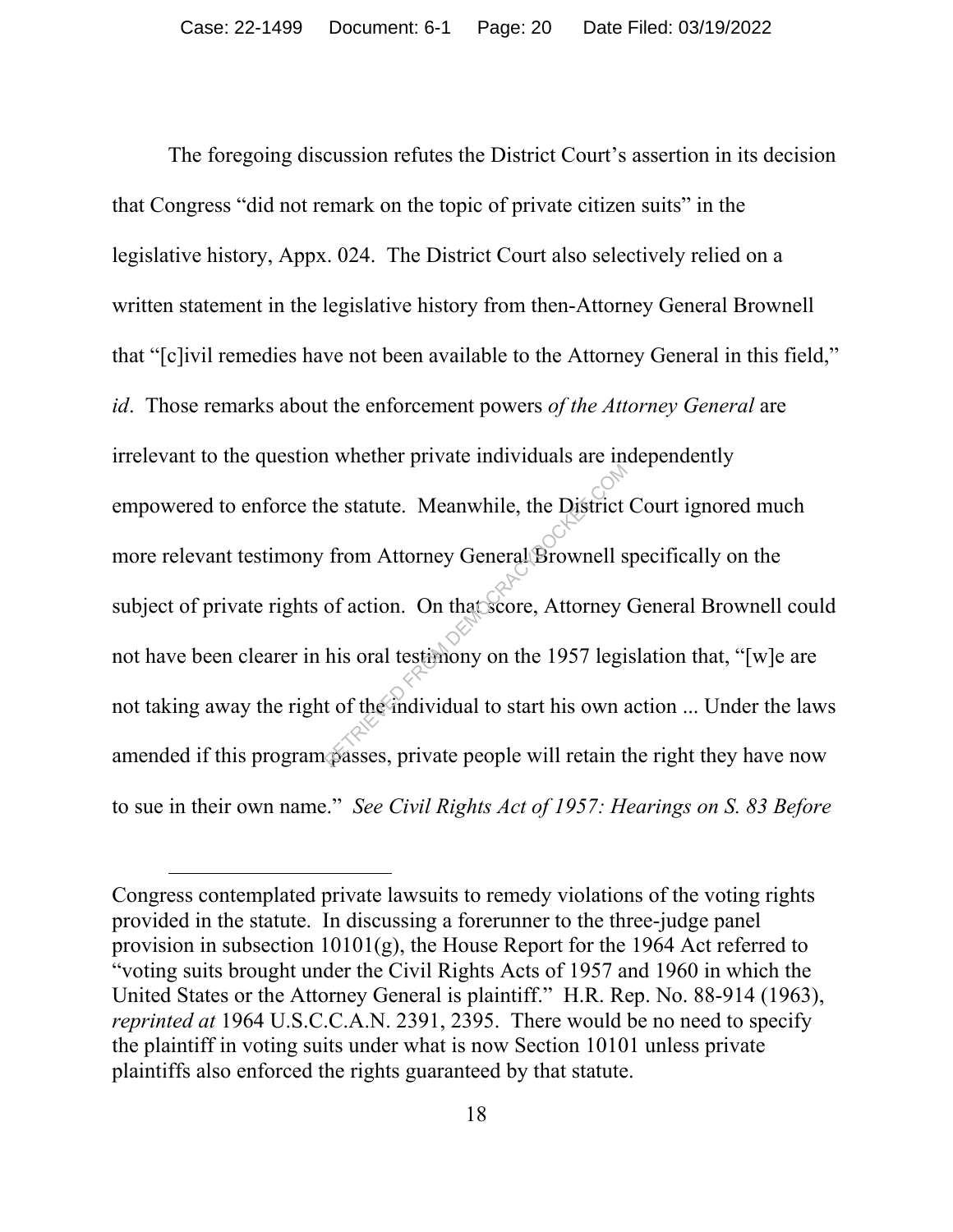*the Subcomm. on Constitutional Rights of the Senate Comm. on the Judiciary*, 85th Cong. 73, 203, 1; 60–61, 67–73 (1957).

The legislative history in sum shows that Congress sought to supplement, not supplant, existing private remedies with federal civil enforcement. *Schwier*, 340 F.3d at 1295. It would make no sense for Congress to take away an existing, longstanding, expressly acknowledged and highly effective private right of action to protect the right to vote as a means of "further securing" that right or "supplement[ing] existing law." Rather, the record demonstrates that Congress, and for that matter the Attorney General, intended that both private litigants and the Justice Department could vindicate the voting rights guarantees in Section 10101. In the record demonstrated and the record demonstrated that both could vindicate the voting rights guardised.<br>Compared that both could vindicate the voting rights guardised by example and the conclusion of action here. The

**Case Law.** Finally, case law also supports the conclusion that there is a private remedy and a private right of action here. The only federal appeals court to comprehensively address the private right of action issue is the Eleventh Circuit in *Schwier*. The *Schwier* court examined the statute and the legislative history in detail and concluded that Congress intended to maintain the pre-existing, longstanding private right of action. *See* 340 F.3d at 1295–96. The District Court's summary-judgment decision mistakenly concluded that *Schwier* "only undertook half of the *Sandoval* analysis." *See* Appx. 026. But *Schwier* expressly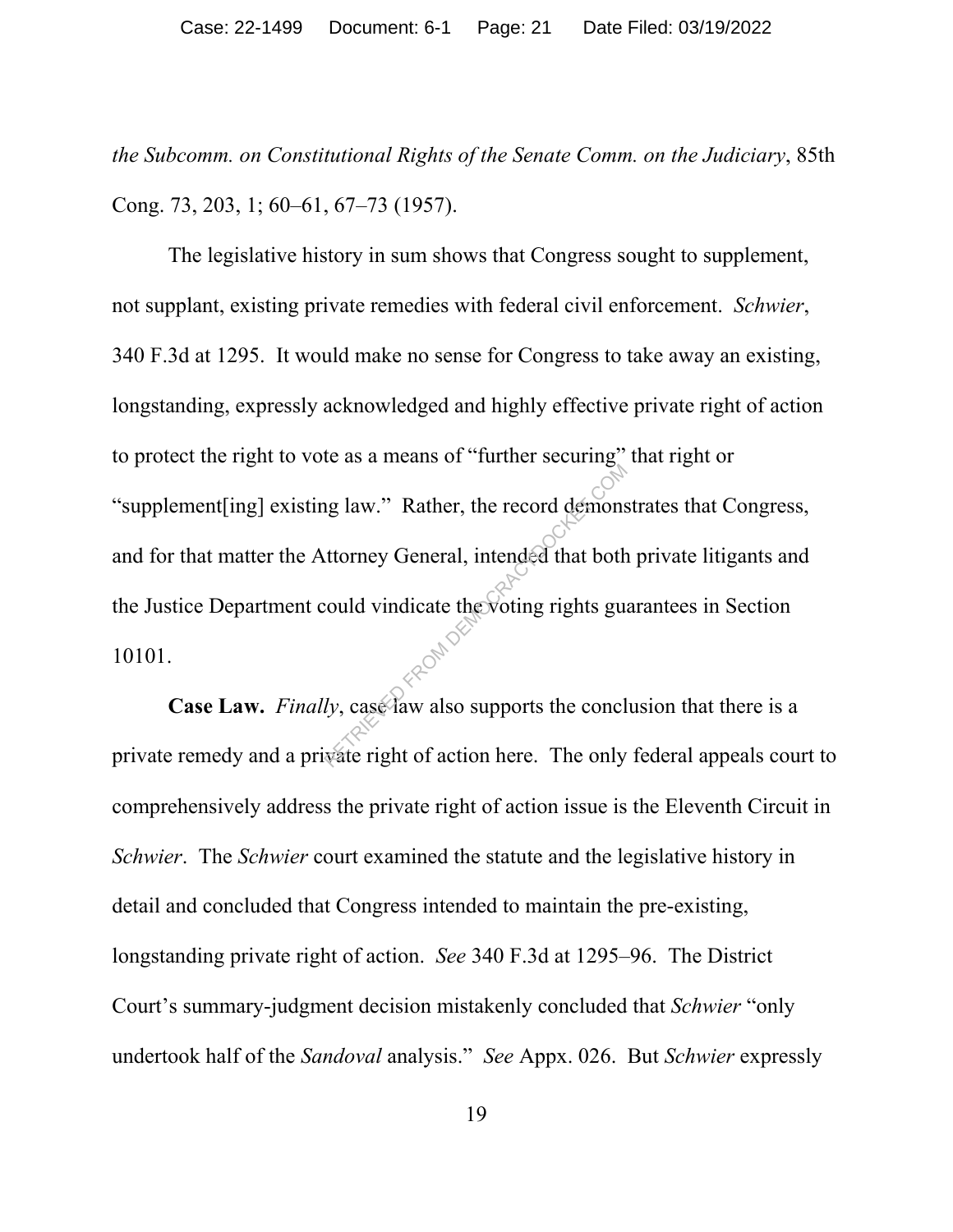cited *Sandoval*, and it plainly applied both elements of the *Sandoval* test, determining that the Materiality Provision creates a private right, *and* that Congress, in light of the statutory text and the legislative history, intended a private remedy for the violation of the rights set forth in subsection § 10101(a). *See*  Schwier, 340 F.3d at 1295–97.<sup>6</sup> On appeal, Plaintiff Voters are likely to demonstrate the *Schwier* court's reasoning is correct.

Nor is *Schwier* alone. Other courts recently have addressed the issue and held that there is a private right of action to enforce the Materiality Provision. *See, e.g.*, *League of Women Voters of Ark. v. Thurston*, No. 5:20-CV-05174, 2021 WL 5312640, at \*4 (W.D. Ark. Nov. 15, 2021); *Hughs*, 474 F. Supp. 3d at 859. Many other courts have adjudicated the merits of materiality claims brought by voters. *See, e.g.*, *Taylor v. Howe*, 225 F.3d 993, 996 (8th Cir. 2000); *Coal. for Educ. in Dist. One v. Bd. of Elections*, 495 F.2d 1090 (2d Cir. 1974); *Bell v. Southwell*, 376 te right of action to enforce the Material Voters of Ark. v. Thurston, No. 5:20<br>The New Yoters of Ark. v. Thurston, No. 5:20<br>The New Yoters of materiality claim<br>cated the ments of materiality claim<br>e, 225 F.3d 993, 996 (8

 <sup>6</sup> In *Schwier*, the Eleventh Circuit *started* with the second *Sandoval* factor, analyzing the extensive history of private enforcement with respect to former 42 U.S.C. § 1971 and concluding that Congress in 1957 did not intend to "withdraw existing protection" by canceling such enforcement. 340 F.3d at 1295-1296. Having determined based on statutory text, context, and legislative history that Congress intended to maintain private enforcement of the rights in Section 10101, the court in *Schwier then* considered the first *Sandoval* factor (*i.e.*, the nature of the right contemplated by the Materiality Provision), concluding (as this Court did) that the Materiality Provision provides an individual, personal right. *Id.* at 1296– 97.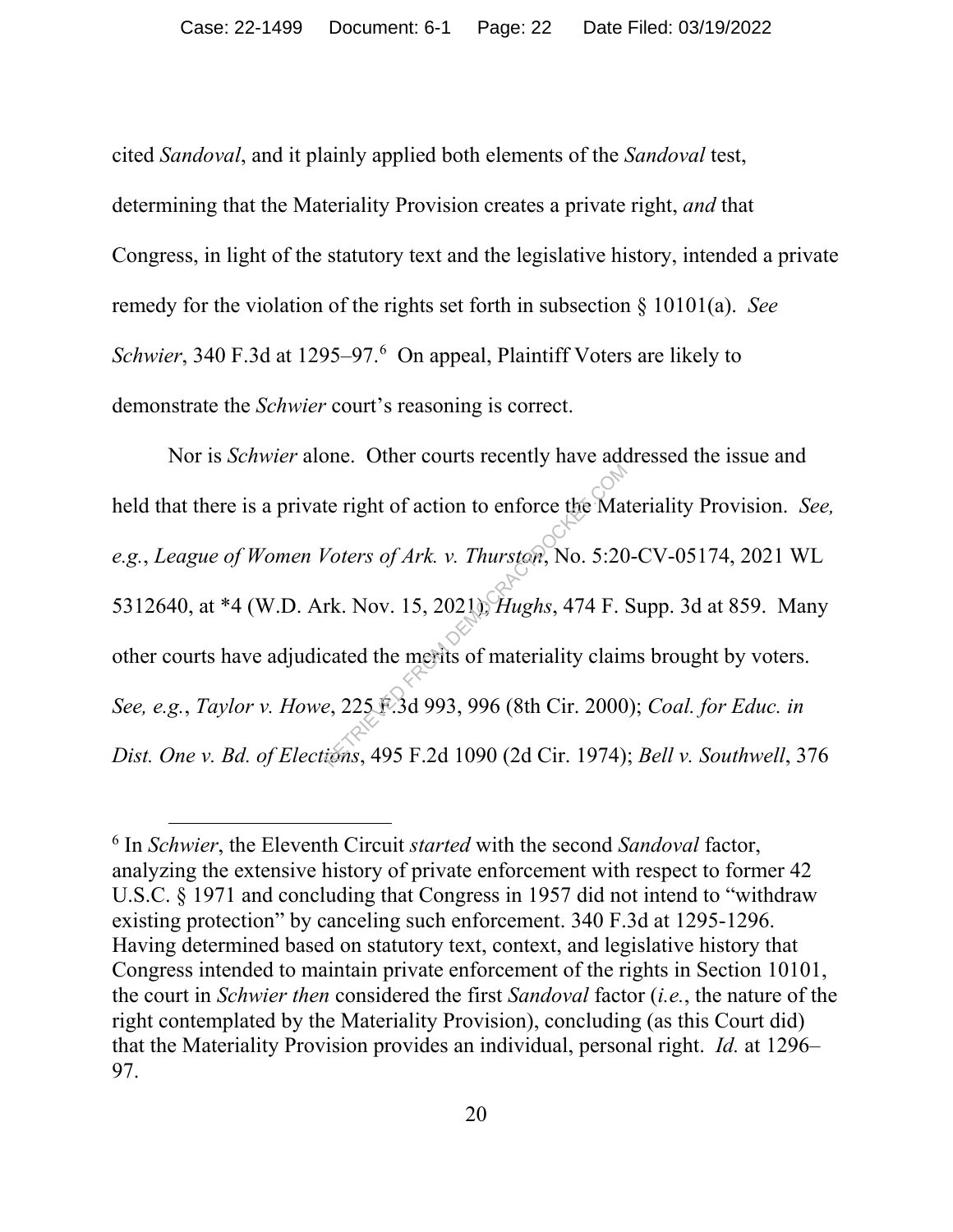F.2d 659 (5th Cir. 1967); *Reddix v. Lucky*, 252 F.2d 930, 934 (5th Cir. 1958); *Delegates to the Republican Nat'l Convention v. Republican Nat'l Comm.*, Case No. SACV 12-00927, 2012 WL 3239903, \*5 n.3 (C.D. Cal. Aug. 7, 2012); *Common Cause/Ga. v. Billups*, 406 F. Supp. 2d 1326, 1371 (N.D. Ga. 2005). In contrast, the few courts that have held that there is no private right of action, like the Sixth Circuit, have done so with virtually no analysis. *See, e.g.*, *McKay v. Thompson*, 226 F.3d 752, 756 (6th Cir. 2000) (stating, without elaboration, that "Section 1971 is enforceable by the Attorney General, not by private citizens."); *see also Northeast Ohio Coalition for the Homeless v. Husted*, 837 F.3d 612 (6th Cir. 2016) (stating that *McKay* "binds this panel"). And none has ever embraced the analysis that Defendants urged below, and that the District Court adopted here. Exable by the Attorney General, not leads<br>Coalition for the Homeless v. Hust<br>AcKay "binds this panel"). And no<br>ants urged below, and that the District is likely to prevail on the merits of

Plaintiff Voters are likely to prevail on the merits of their appeal on the private enforceability of the Materiality Provision. At a minimum, Plaintiff Voters have demonstrated that there are substantial questions on that score, which is sufficient to support a grant of temporary relief pending appeal.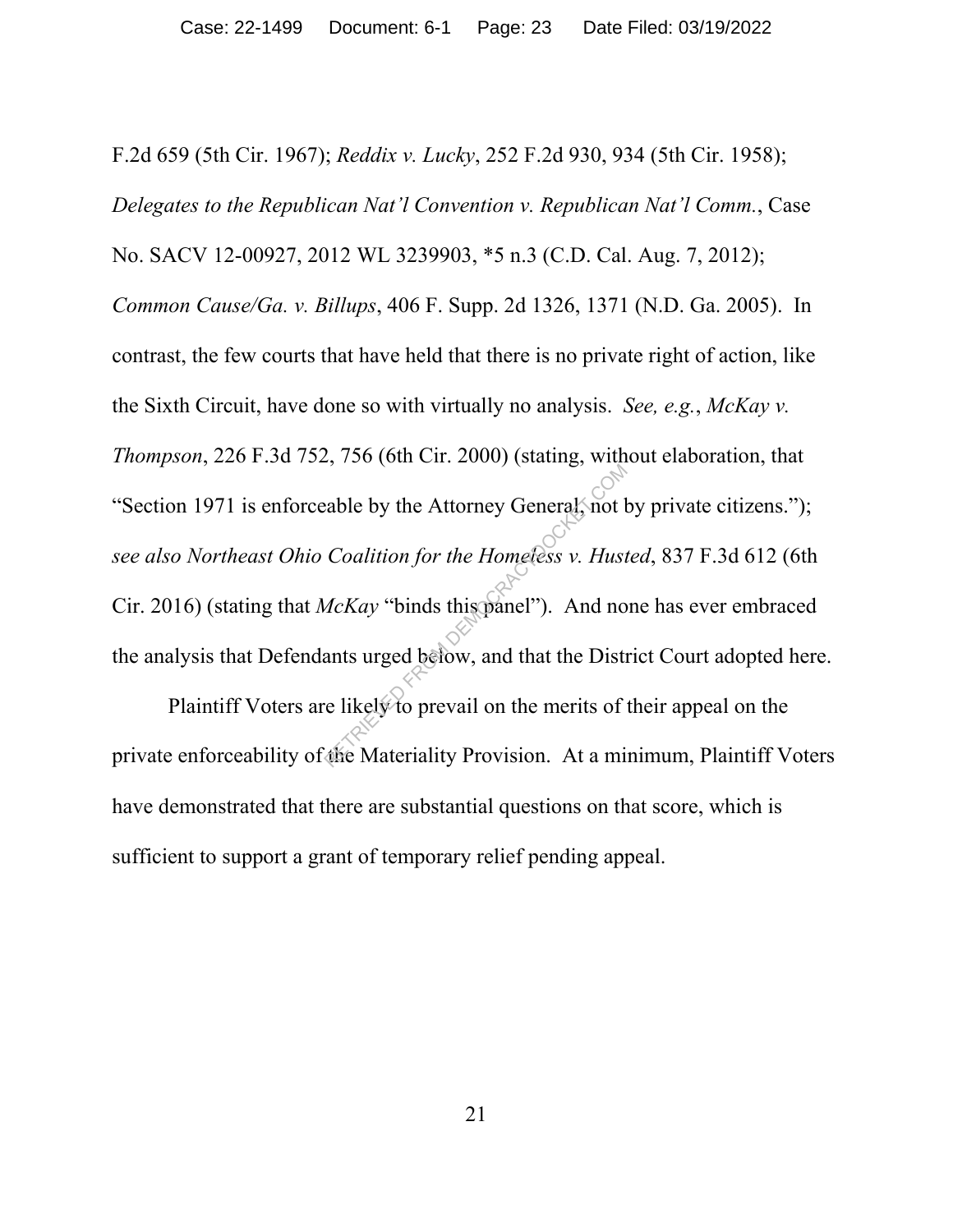## *ii. Plaintiff Voters are likely to succeed on the merits of their materiality claim***<sup>7</sup>**

The essential purpose of the Materiality Provision is to prevent states from "requiring unnecessary information," the omission of which negates a person's right to vote. *Schwier*, 340 F.3d at 1294; *see also Thurston*, 2021 WL 5312640, at \*4 (Materiality Provision prohibits "those state election practices that increase the number of errors or omissions on papers or records related to voting and provide an excuse to disenfranchise otherwise qualified voters"). Courts have held that rejecting mail ballots because of the failure to provide unnecessary information violates the Materiality Provision. *See*, *e.g.*, *Martin v. Crittenden*, 347 F. Supp. 3d 1302, 1308–09 (N.D. Ga. 2018) (Plaintiff Voters likely to succeed in demonstrating that rejection of mail-in ballots based on voters' failure to provide their year of birth violated Materiality Provision).<sup>8</sup> ise otherwise qualified voters")<br>cause of the failure to provide unne<br>Provision. *See, e.g., Martin v. Critical*.<br>2018) (Plaintiff Voters likely to s<br>tion of mail-in ballots based on voted Materiality Provision).<sup>8</sup>

 <sup>7</sup> Plaintiff Voters are also appealing the District Court's ruling on Count II of their Complaint for violation of Plaintiff Voters' fundamental right to vote under the First and Fourteenth Amendments. For the purposes of this Motion, however, Plaintiff Voters focus on the serious questions relating to their claim under the Materiality Provision, which are more than sufficient to support the requested emergency relief.

<sup>&</sup>lt;sup>8</sup> The Materiality Provision applies to any "application, registration, or other act requisite to voting." 52 U.S.C.  $\S$  10101(a)(2)(B). The statute directs that "vote" in this context means "all action necessary to make a vote effective including, but not limited to, registration or other action required by State law prerequisite to voting, casting a ballot, and having such ballot counted and included in the appropriate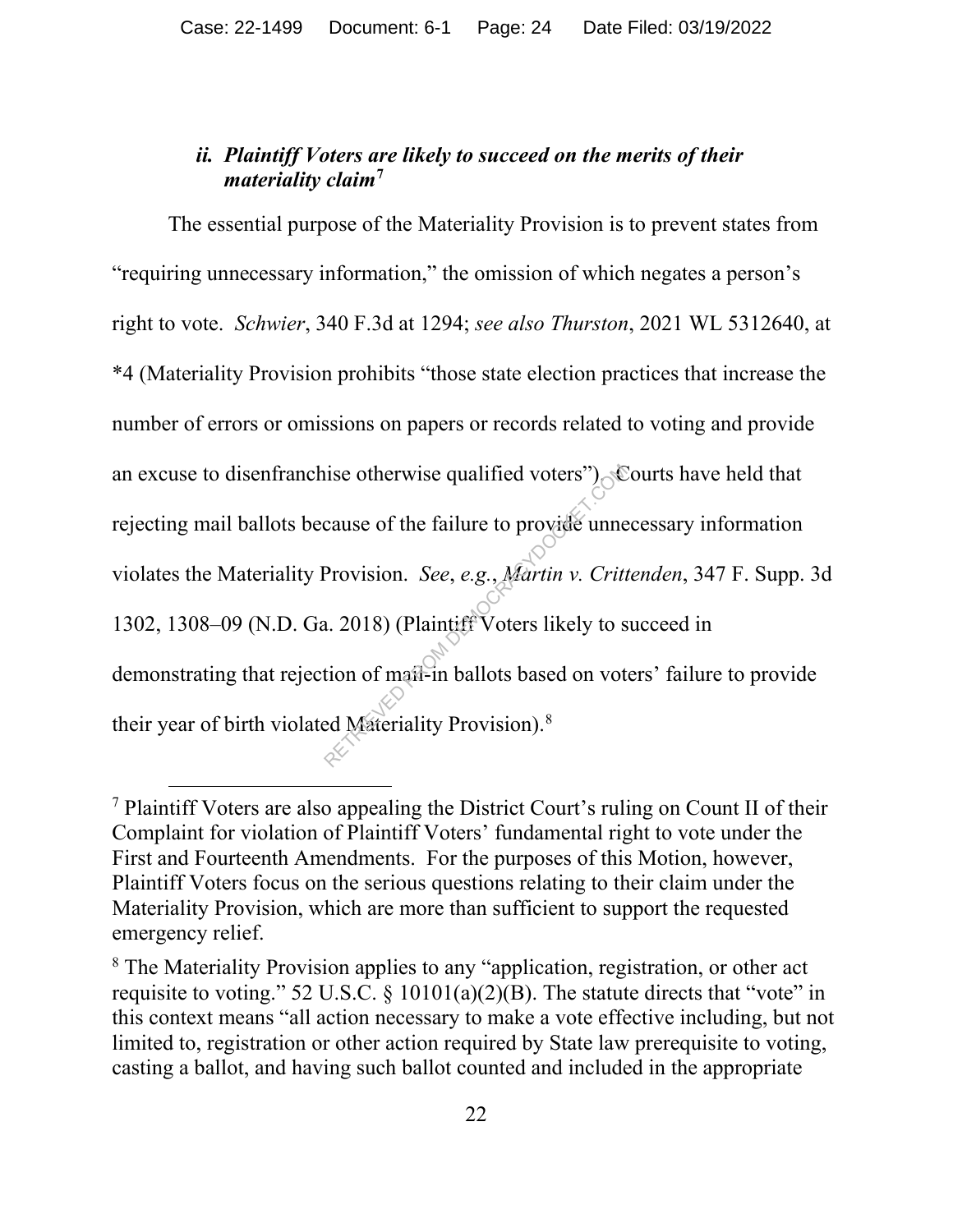Here, Plaintiff Voters are likely to succeed in demonstrating that the handwritten date on the envelope containing a mail ballot "is not material in determining whether such individual is qualified under State law to vote in such election." 52 U.S.C. § 10101(a)(2)(B); *see also In re Canvass of Absentee and Mail-In Ballots of Nov. 3, 2020 Gen. Election*, 241 A.3d 1058, 1074 n.5 (Pa. 2020) (opinion announcing judgment) (suggesting this to be the case); *id.* at 1089 n.54 (Wecht, J., concurring and dissenting) (similar). It is undisputed that Plaintiff Voters' registration status and qualifications to vote were already verified by the Board pursuant to its processes at the time Plaintiff Voters applied for a mail ballot. Appx. 041-42, at ¶ 3. *Compare Martin*, 347 F. Supp. 3d. at 1309 (noting that "the qualifications of the absentee voters" were "not at issue because [county] elections officials have already confirmed such voters' eligibility through the absentee ballot application process"). There also is no dispute that the ballot envelopes were signed by Plaintiff Voters, and no dispute that Plaintiff Voters' Is and qualifications to vote were also<br>
Decesses at the time Plaintiff Voters<br>
The absentee voters' were "not at<br>
The absentee voters" were "not at<br>
Iready confirmed such voters' elig<br>
There also is no disp

 $\overline{a}$ 

totals of votes cast with respect to candidates for public office and propositions for which votes are received in an election."  $52 \text{ U.S.C.}$  §§  $10101(a)(3)(\text{A})$ ,  $10101(e)$ (emphases added). Therefore, the statute "by definition includes not only the registration and eligibility to vote, but also the right to have that vote counted" and "prohibits officials from disqualifying votes for immaterial errors and omissions." *E.g.*, *Ford v. Tenn. Senate*, No. 06-2031-DV, 2006 WL 8435145, at \*11 (W.D. Tenn. Feb. 1, 2006).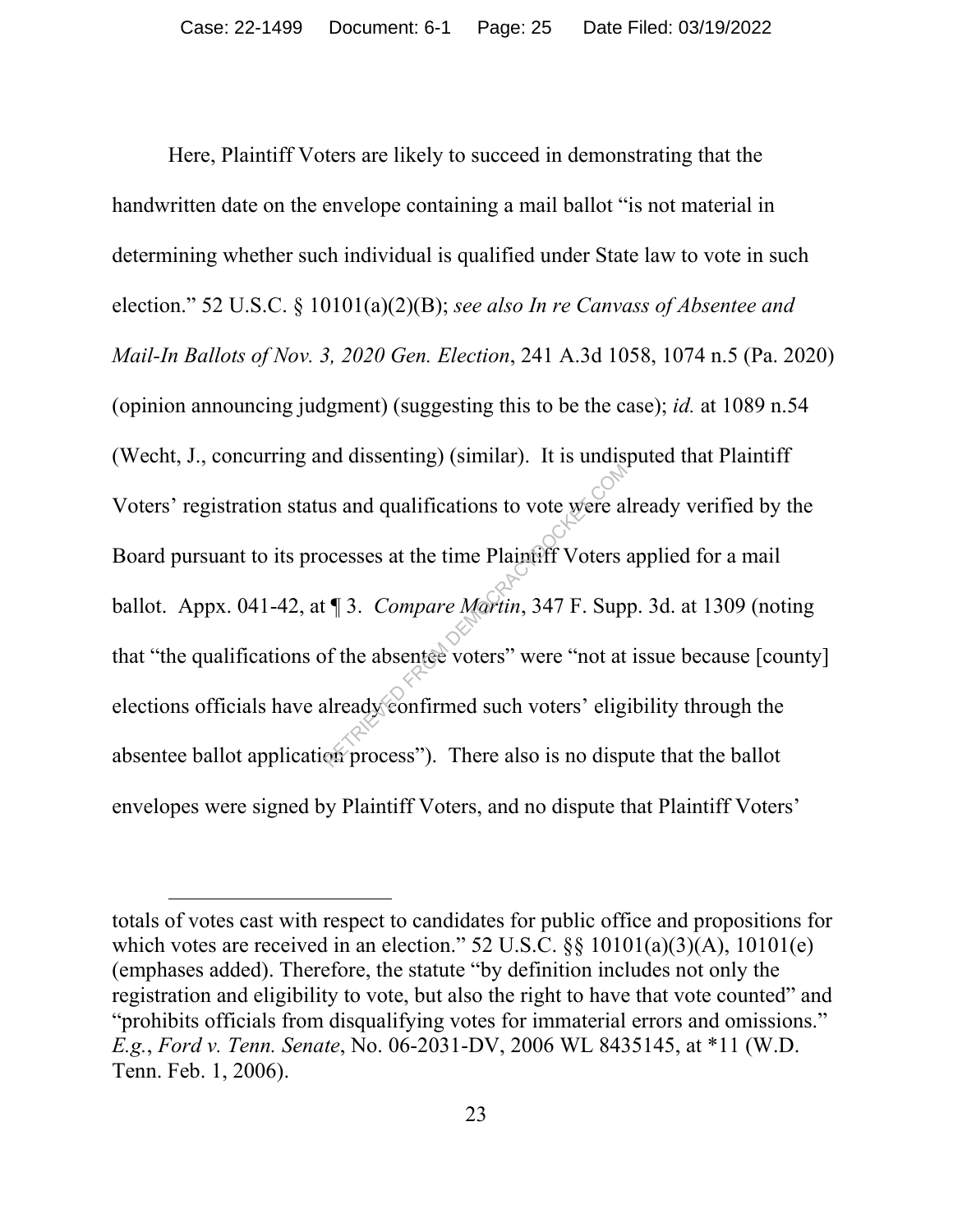ballots were timely received. Appx. 045, at ¶ 26. Whether a voter handwrote the date on their signed, timely-received mail ballot envelope is immaterial in determining that voter's eligibility to cast a ballot. That was the position of the Board before Defendant-Intervenor Ritter brought a state court lawsuit against them challenging the counting of the ballots. *See* Appx. 167. And it continues to be the position of the Commonwealth of Pennsylvania. *See id*., at 180-199. Indeed, the County Election Board's own Chief Clerk testified in the state court case that he would count the mail ballots if a voter had put the wrong date on the ballot, *see* Appx. 260-61, at 61:5–62:14. If counting the *wrong* date is acceptable, the envelope-dating requirement cannot possibly be material. t the mail ballots if a voter had put<br>
, at 61:5–62:14. If counting the *wr*<br>
uirement cannot possibly be materia<br>
rs Will Lose Their Right to Vote<br>
he opportunity to "fully exercise the

# **B. Plaintiff Voters Will Lose Their Right to Vote Without Emergency Relief**

A voter's loss of the opportunity to "fully exercise their voting and associational rights" is the quintessential irreparable harm. *Council of Alt. Pol. Parties v. Hooks*, 121 F.3d 876, 879 (3d Cir. 1997); *see also League of Women Voters of N.C. v. North Carolina*, 769 F.3d 224, 247 (4th Cir. 2014); *Obama for Am. v. Husted*, 697 F.3d 423, 436 (6th Cir. 2012); *Williams v. Salerno*, 792 F.2d 323, 326 (2d Cir. 1986). That is because "the right of suffrage is a fundamental matter in a free and democratic society." *Reynolds v. Sims*, 377 U.S. 533, 561–62 (1964). And once an election is certified, "there can be no do-over [or] redress,"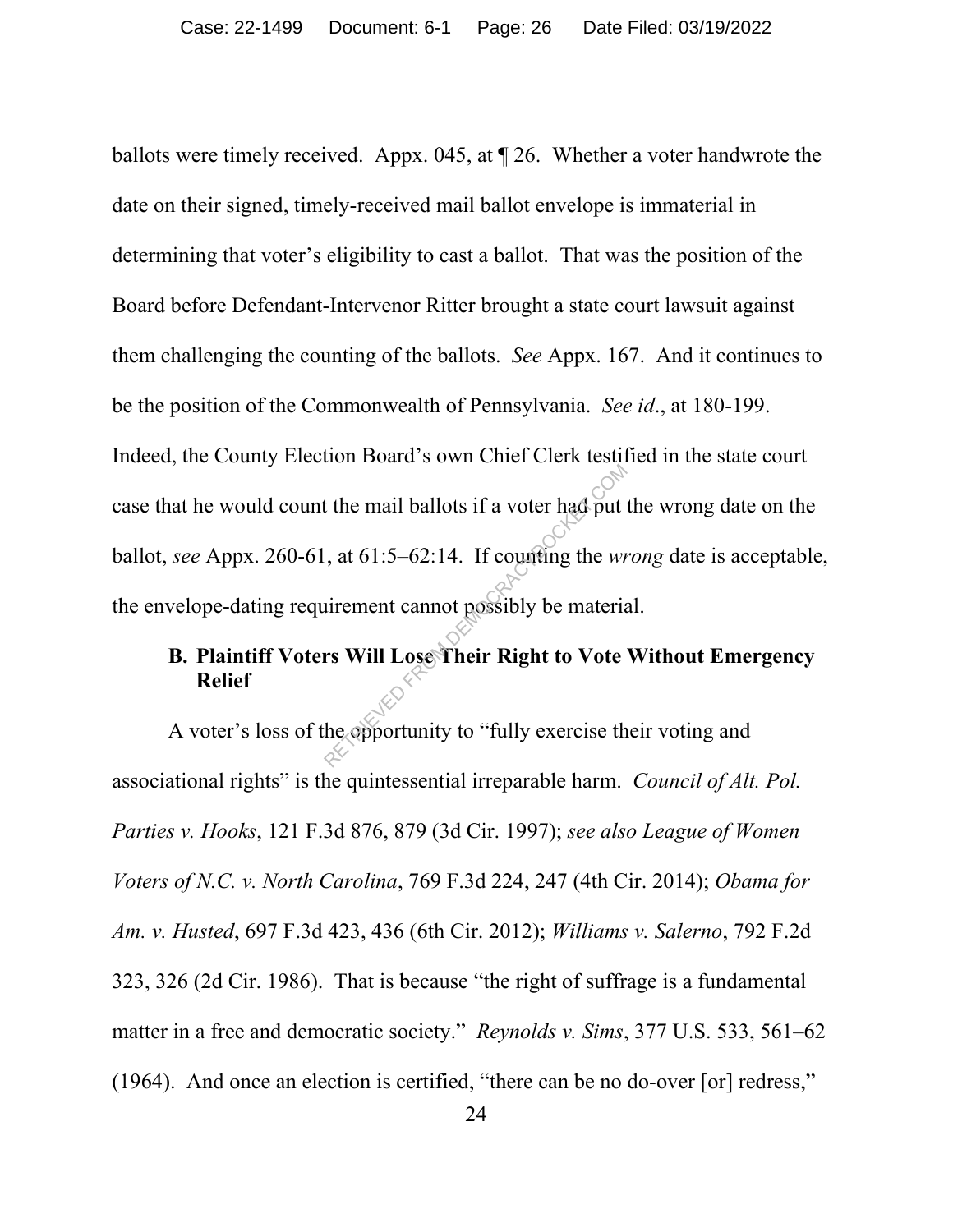and the injury to Plaintiff Voters becomes both "real and completely irreparable ...." *League of Women Voters of N.C.*, 769 F.3d at 247.

Here, Plaintiff Voters' stand to be disenfranchised in a matter of days unless this Court acts to preserve the status quo. The Board has noticed a meeting for Monday at 3:00 p.m. to certify the election. *See* Appx. 040. In the absence of an injunction pending appeal, the County will certify the election and Plaintiff Voters will likely lose any opportunity for appellate review—and any chance at having their votes counted. The harm Plaintiff Voters stand to suffer is clear and irreparable. irreparable.

#### **C. The Public Interest Favors Emergency Relief Pending Appeal**

The public interest strongly favors maintaining the status quo while this appeal is pending. The disputed ballots have not been counted, and the results have not been certified for the single remaining race for common pleas judge in Lehigh County. Issuing an injunction pending appeal *before* the Board has certified the election will preserve rather than disrupt the status quo, and will advance the strong public interest in counting all valid votes. Paintiff Voters stand to suff<br>
Retrest Favors Emergency Relief I<br>
Retrest Favors Emergency Relief I<br>
Retrest Favors Emergency Relief I<br>
Retrest Sallots have not been counter<br>
The single remaining race for contract of the s

The public interest "favors permitting as many qualified voters to vote as possible." *League of Women Voters*, 769 F.3d at 247–48 (citations and quotation marks omitted). Indeed, in a recent non-precedential decision, this Court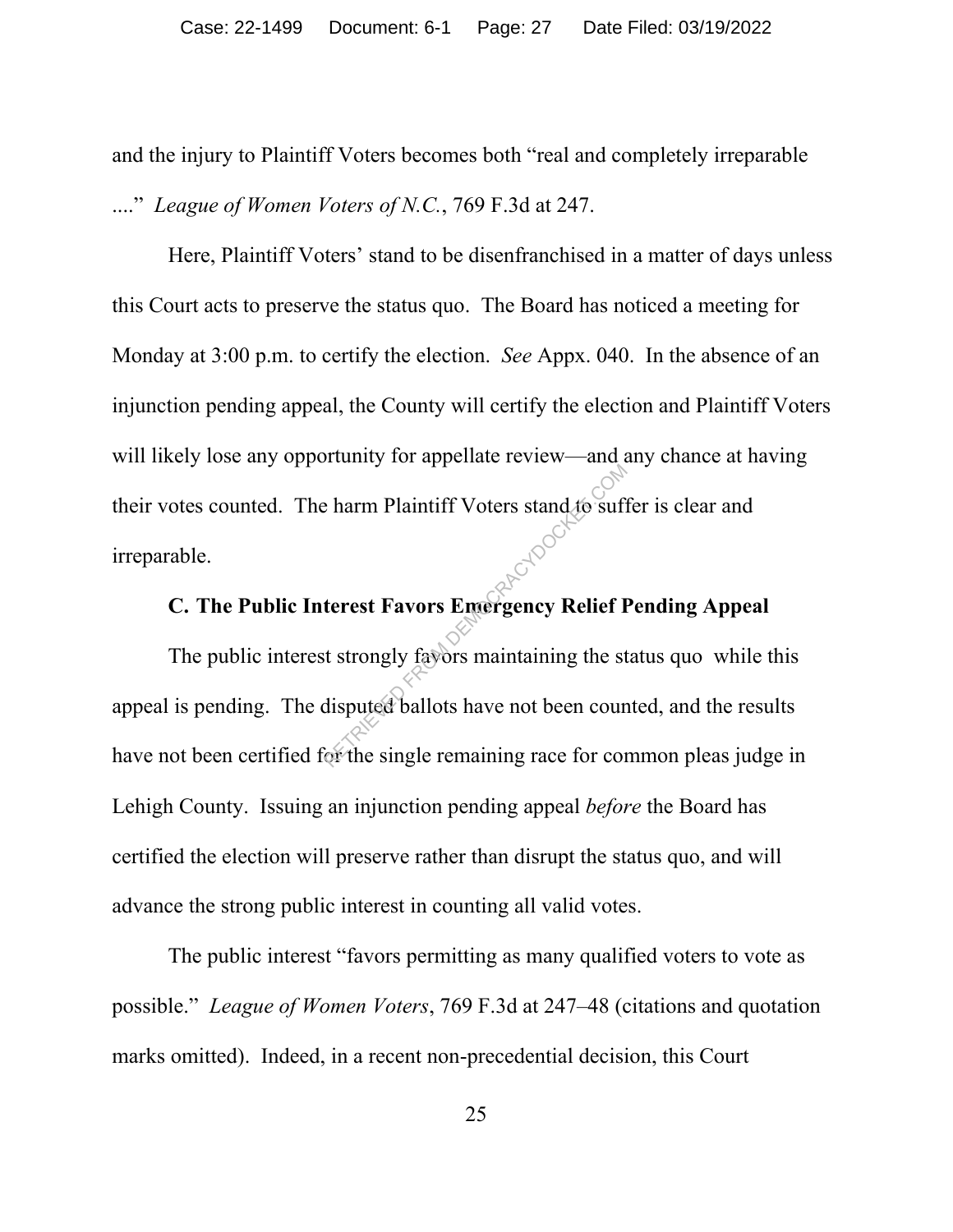emphasized the paramount value placed on counting every vote: "Democracy depends on counting all lawful votes promptly and finally, not setting them aside without weighty proof. The public must have confidence that our Government honors and respects their votes." *Donald J. Trump for President, Inc. v. Sec'y of Pa.*, 830 F. App'x 377, 390–91 (3d Cir. 2020). Here, absent an injunction pending appeal, 257 voters' ballots will be set aside and not counted even though all parties agree the ballots were submitted by registered, eligible voters, were received on time, and otherwise complied with the rules for mail ballots. It is in the public interest to resolve the important civil rights question whether federal law prohibits refusing to count those otherwise valid ballots for failure to comply with an immaterial envelope-dating requirement. *Cf. Council of Alt. Pol. Parties v. Hooks*, 121 F.3d 876, 884 (3d Cir. 1997) ("In the absence of legitimate countervailing concerns, the public interest clearly favors the protection of constitutional rights."). plied with the rules for mail ballots<br>portant civil rights question whether<br>therwise valid ballots for failure to<br>ing requirement. Cf. Council of Al.<br>ir. 1997) ("In the absence of legitir<br>rest clearly favors the protection

Even if the Board had identified a meaningful interest in enforcing the requirement to write the date on the mail-ballot envelope, it would not outweigh the harm of disenfranchisement that Plaintiff Voters and 252 similarly situated voters will suffer. And in any case, it is doubtful the Board could identify such an interest. After all, the Board initially resolved to count Plaintiff Voters' ballots and then defended that position throughout the state-court proceedings initiated by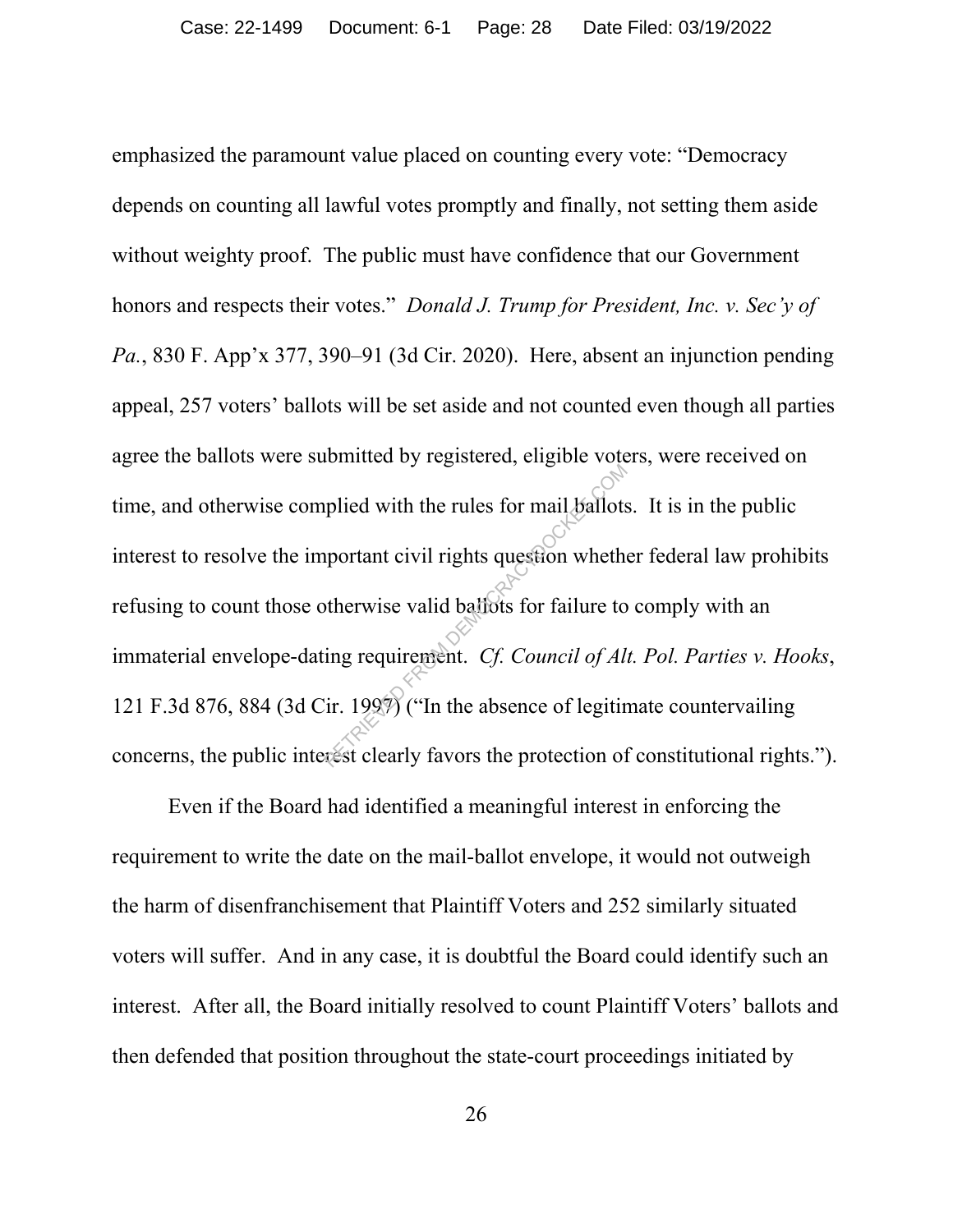Defendant-Intervenor Ritter. The Board has also maintained that even a clearly erroneous date suffices to count the ballot, *see* Appx. 260-61, at 61:5 – 62:14. And the Commonwealth of Pennsylvania asserted point blank in a filing in the District Court that the envelope-dating requirement "is not 'material' and cannot be used to disenfranchise any Pennsylvania voter." Appx. 191. Whatever tenuous public interest may exist in enforcing the immaterial envelope-dating requirement cannot justify rushing to finalize an election before all votes are properly counted.

Nor can a general desire for finality outweigh voters' fundamental rights. To be sure, Plaintiff Voters are asking for relief that would entail some modest additional delay in certifying the last unresolved contest for common pleas court judge in Lehigh County. But any inconvenience that might flow from that delay can be minimized through expedited appellate briefing. And any such inconvenience is outweighed by the overwhelming public interest in counting every vote. desire for finality outweigh voters<br>ers are asking for relief that would<br>ying the last unresolved contest for<br>But any inconvenience that might<br>ghe expedited appellate briefing. An<br>ghed by the overwhelming public is

#### **CONCLUSION**

For the foregoing reasons, Plaintiff Voters respectfully request that the Court (1) grant emergency relief pursuant to Fed. R. App. P. 8 enjoining the certification of the Lehigh County election at issue in this action to preserve the status quo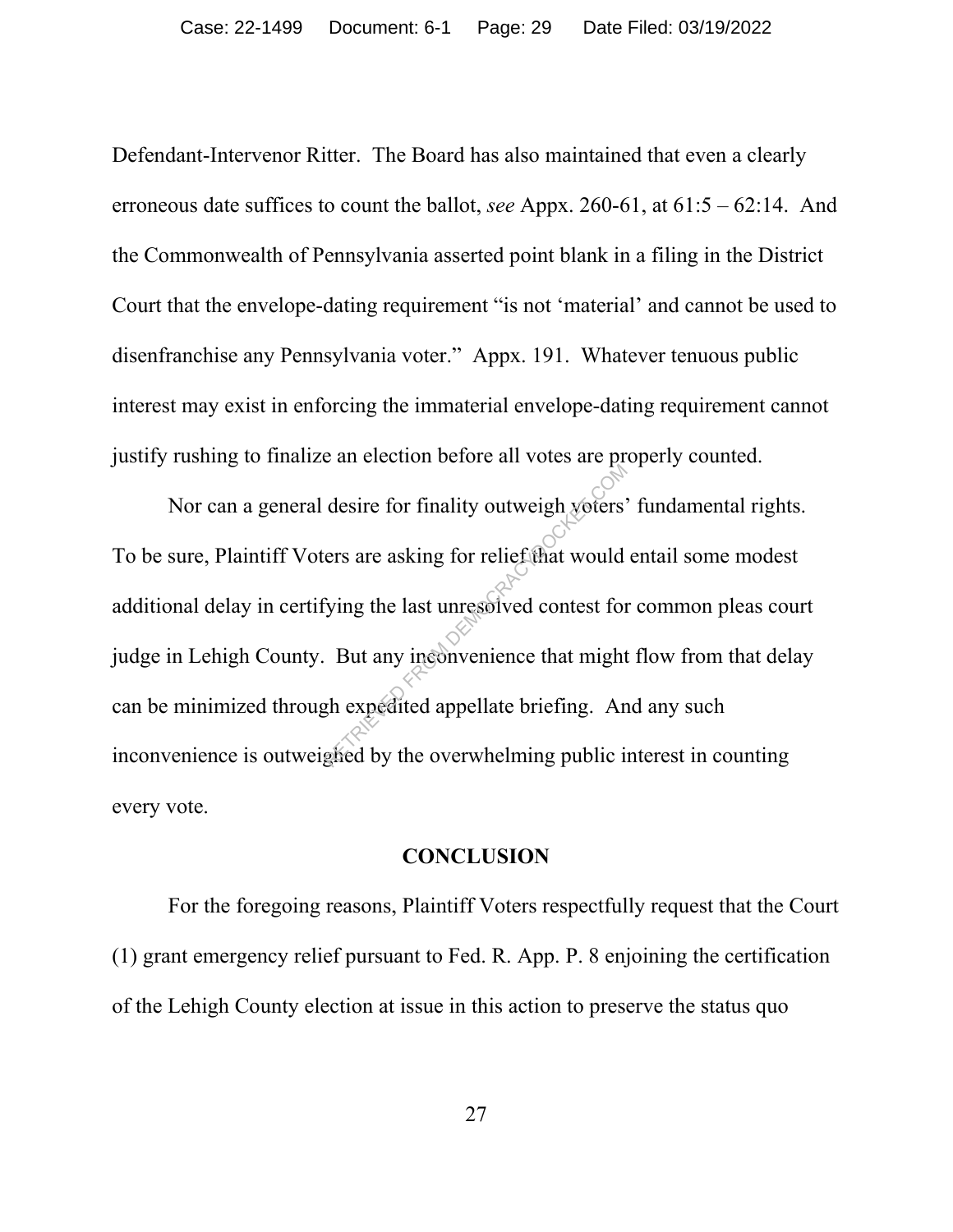pending appellate review; and (2) immediately grant any temporary administrative relief necessary to preserve the status quo while the Court considers this motion.

Respectfully submitted,

Dated: March 19, 2022 s/ Stephen A. Loney, Jr.

Witold J. Walczak (PA 62976) Richard Ting (PA 200438) Connor Hayes (PA 330447) ACLU OF PENNSYLVANIA P.O. Box 23058 Pittsburgh, PA 15222 P: 412-681-7864 vwalczak@aclupa.org rting@aclupa.org chayes@aclupa.org

Stephen A. Loney, Jr. (PA 202535) Marian K. Schneider (PA 50337) ACLU OF PENNSYLVANIA P.O. Box 60173 Philadelphia, PA 19102 P: 215-592-1513 sloney@aclupa.org mschneider@aclupa.org

Ari Savitzky\* Adriel I. Cepeda Derieux Sophia Lin Lakin AMERICAN CIVIL LIBERTIES UNION FOUNDATION 125 Broad St., 18th Floor New York, NY 10004

RETRIEVED FROM DEMOCRACYO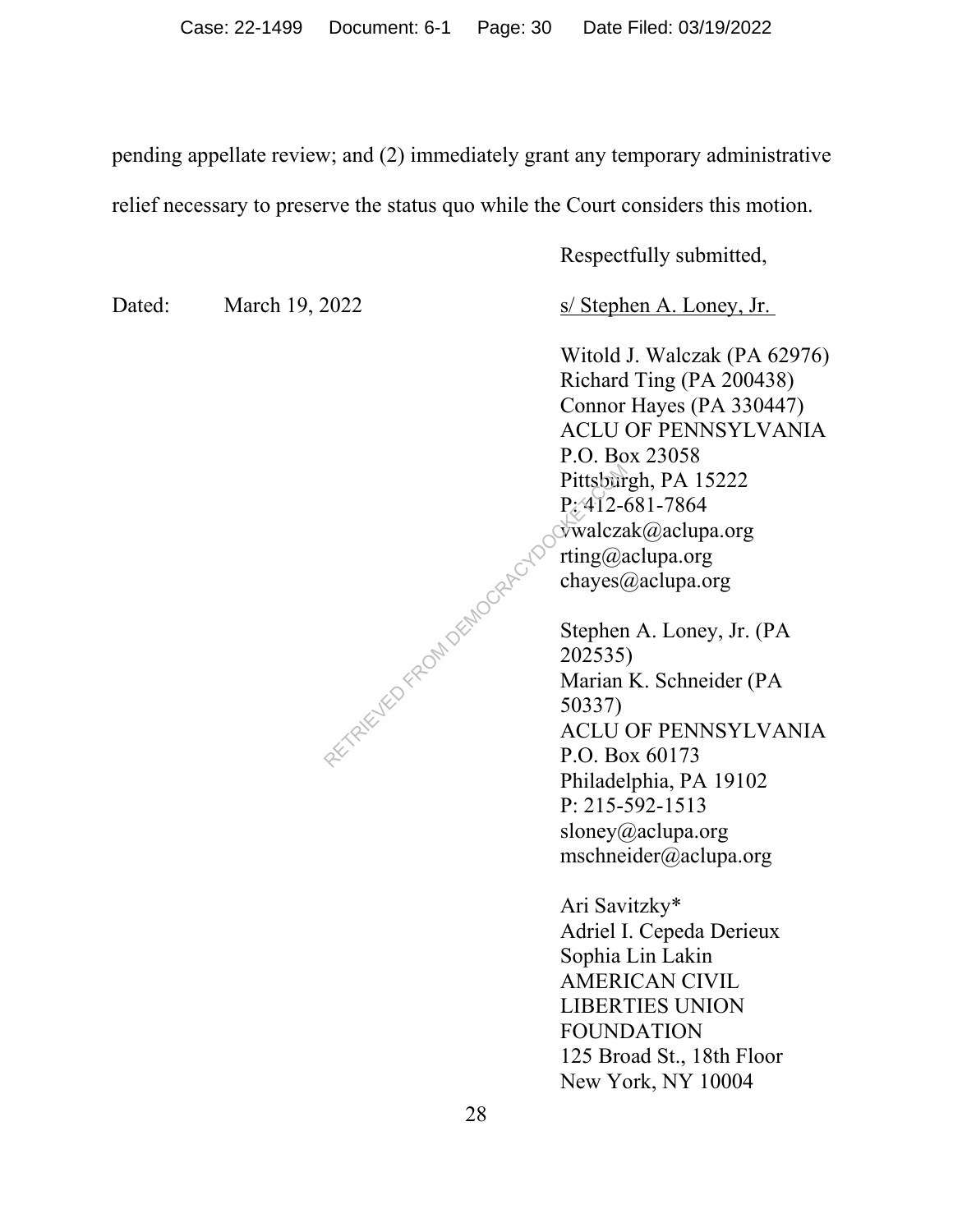(212) 284-7334 asavitzky@aclu.org acepedaderieux@aclu.org slakin@aclu.org

\* *Application for admission pending*

*Counsel for Appellants*

RECTRICITED FROM DEMOCRACY DOCKET.COM